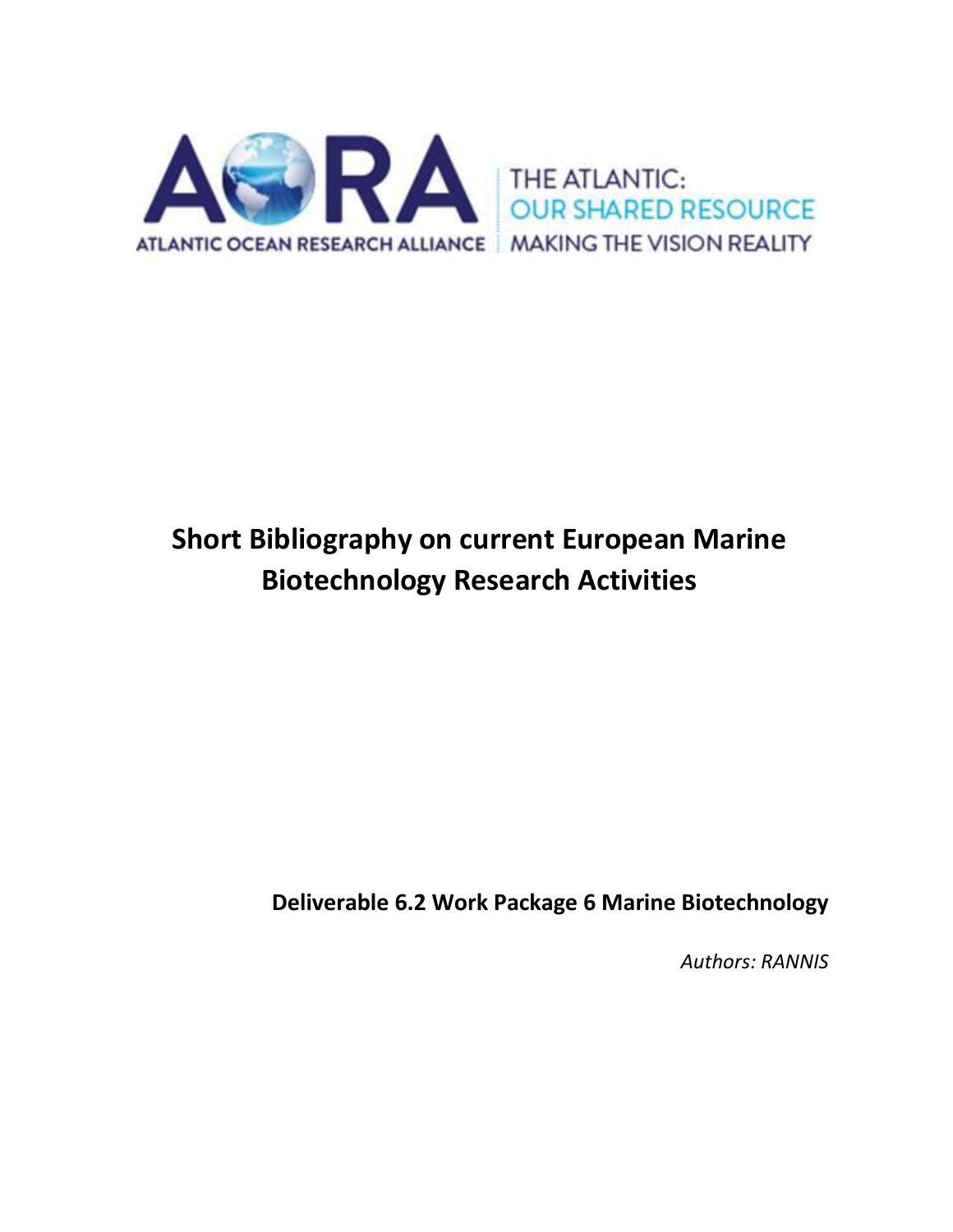# **Acknowledgements**

This Report was produced by the Atlantic Ocean Research Alliance Co-Ordination and Support Action.





*This Action has received funding from the European Union's Horizon 2020 research and innovation programme under grant agreement No* 652677*.*

The Lead Partner responsible for Ocean Observation Work Package in the Atlantic Ocean Research Alliance Co-Ordination and Support Action is RANNÍS.



# **Disclaimer**

Responsibility for the information and views presented in this report rest solely with the authors and do not necessarily represent those of the Atlantic Ocean Research Alliance, the European Union or RANNÍS. Neither the authors or the aforementioned bodies accept any responsibility whatsoever for loss or damage occasioned or claimed to have been occasioned, in part or in full, as a consequence of any person acting or refraining from action, as a result of a matter contained in this report.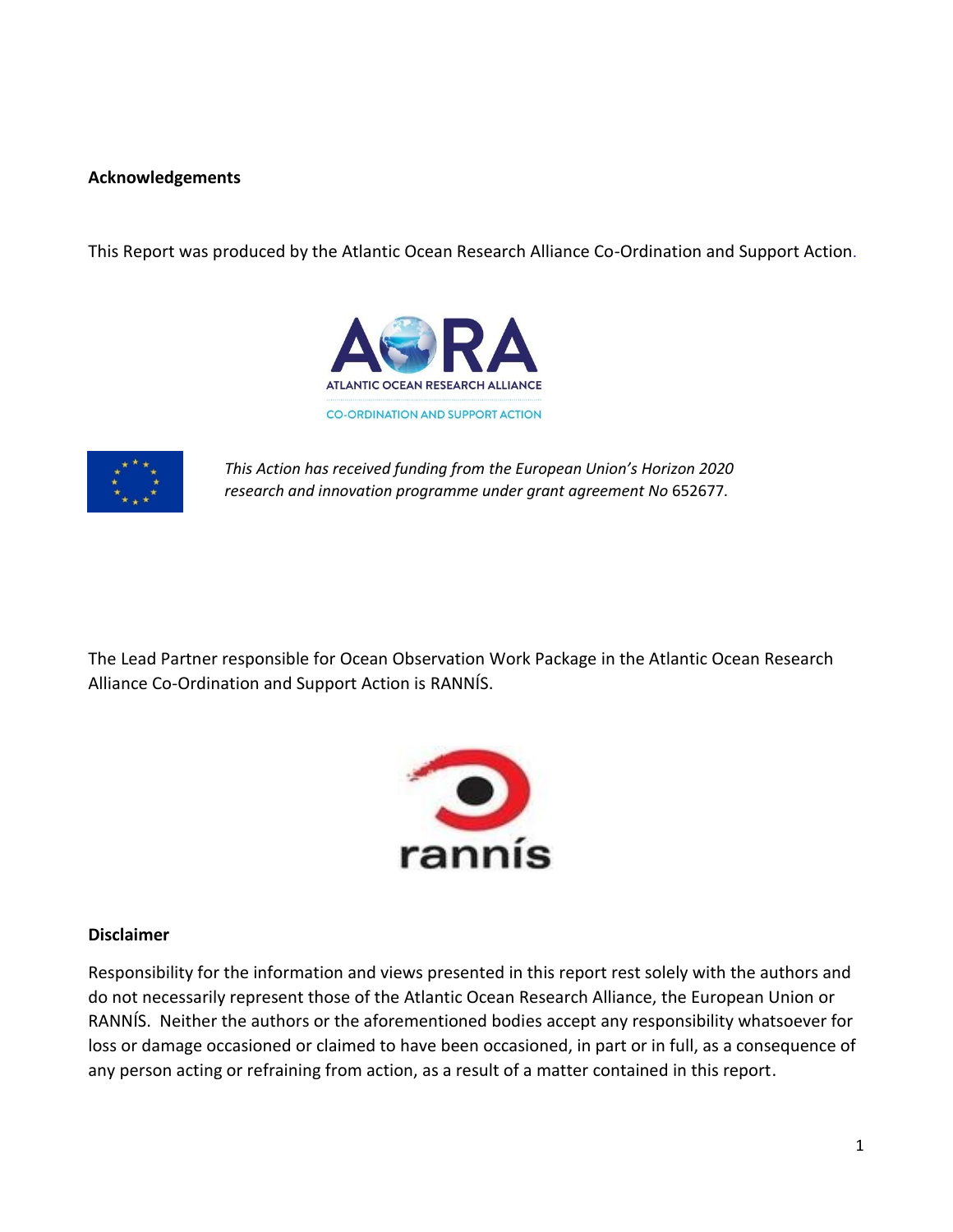# **Definition**

The oceans have tremendous biodiversity with marine organisms having evolved to exist in the harsh conditions present in the oceans. Marine microbial ecology is the study of microbial marine organisms and their environmental impact, either as a source of knowledge, environmental monitoring, or the target of applications, through the use of cutting-edge techniques in biological technology and engineering.

Marine biotechnology is a tool for the study of marine microbial organisms and looks to this biodiversity and the coping mechanisms to develop new products e.g. medicines, enzymes, glues, cosmetics, artificial bone, biosensors, bioremediation, foods, biofuels, etc. The Atlantic Ocean is the second largest ocean on earth, extending to the poles and including the sub-tropics – its biodiversity is high encompassing a huge range of habitats.

# **Rationale**

Identification of relevant European research activity is important as a start point to facilitate future collaboration for both sides of the Atlantic. Microbial ecology and Marine biotechnology are two different focus points of a similar theme. In this report they are mixed together.

# **Objective**

The main objective of this short bibliography, which is non-exhaustive, is to list marine biotechnology research projects from Horizon 2020, EU collaborative projects (FP7) and other relevant European projects. These project have relevance to the AORA objectives and can contribute to present and future transatlantic research collaboration.

# **Contents**

| 1. |  |
|----|--|
|    |  |
|    |  |
| 2. |  |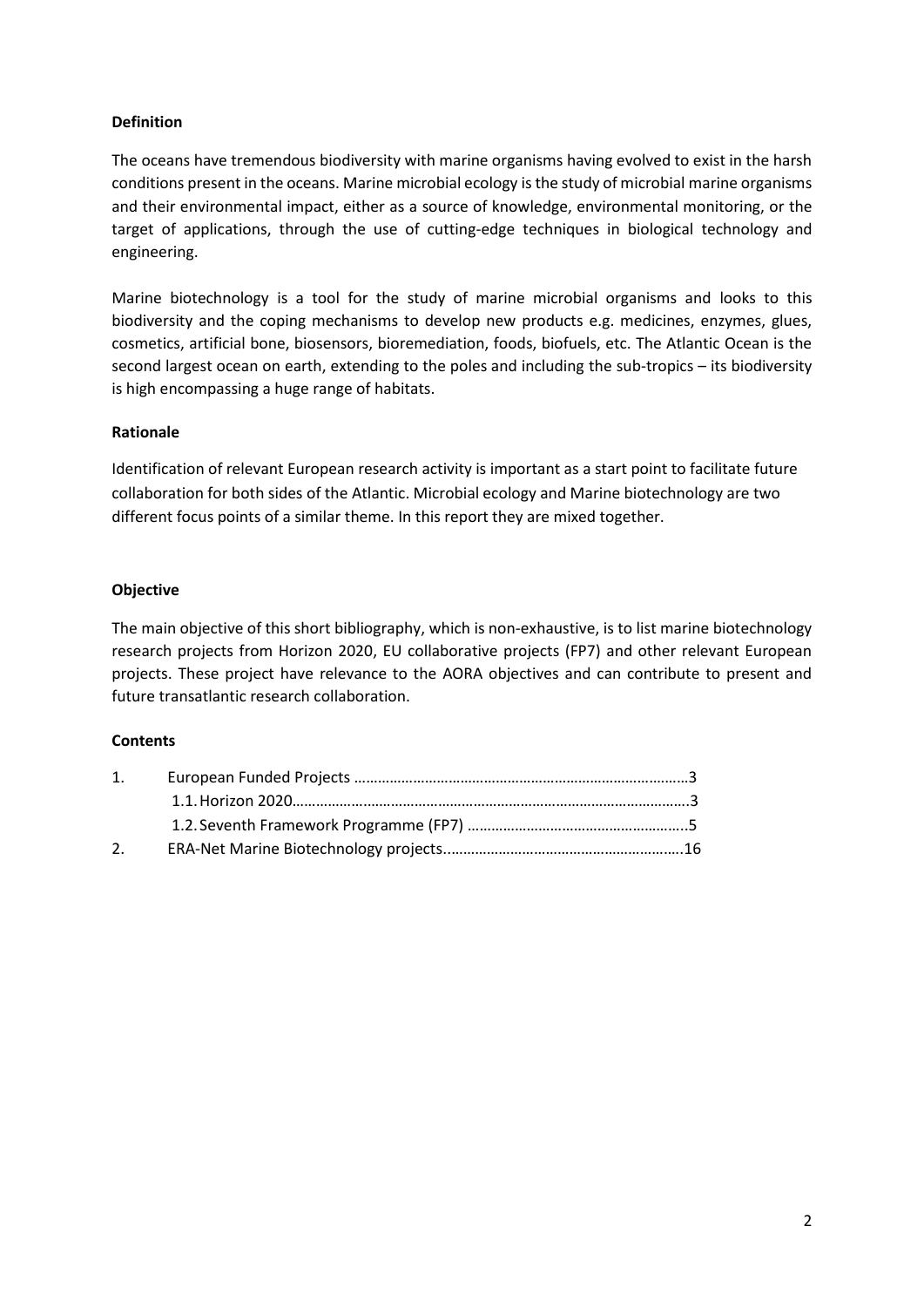# **1. European Funded Projects**

# **1.1. Horizon 2020**

# **Title: European Marine Biology Resource Centre preparatory phase 2 Acronym:** pp2EMBRC

**Co-ordinator (organisation/affiliation, country**): Centro de Ciencias do Mar do Algarve (Portugal). **Keywords/themes:**

**Duration:** 14 months (From 2015-10-01 to 2016-09-30)

**Link:** [Not](http://www.responseable.eu/) available

# **Abstract/Description:**

EMBRC is a distributed infrastructure of marine biology and ecology, encompassing aquaculture and biotechnology, exploiting the latest "omics", analytical and imaging technologies, and providing on site and remote scientific and technical services to the scientific community of the public and private sector. EMBRC successfully completed a preparatory phase in early in 2014 with the production of a business plan and a memorandum of understanding (MoU) signed by 9 countries. A host for its headquarters has been chosen and and an ERIC application is in preparation. Since only institutions from 5 MoU signatory countries went through the preparatory phase, the present proposal has as objectives: 1) to harmonize the access mechanism to the operational EMBRC-ERIC across all the partners, putting all the practical tools in place, including host contracts and single point online access platform, to enable EMBRC-ERIC to commence its access program; 2) to put in place practical guidelines towards the full implementation of the new European and international legislation and commitments on access and fair benefit sharing of the use of marine biological resources, thus providing clarity to future users of EMBRC-ERIC about their legal rights over obtained biological resources, and positioning itself globally as a broker between users and the supplying countries ; 3) to focus the smart specialization of the regions onto the opportunities marine biological resources offer for blue-biotech development and innovation, thus demonstrating the member states that EMBRC is a tool towards economic development of their maritime regions, and enticing them to sign the EMBRC-ERIC, and prioritize its sustained support, particularly from regions which are now underrepresented in EMBRC (Black and Baltic Seas). These activities will ensure that the beneficiary research communities can exploit the results obtained at EMBRC-ERIC facility from the start with the highest efficiency.

# **USA/CA Partners/Interactions:** None.

**Other Transatlantic Partners/Interactions:** None.

**Links:** [http://cordis.europa.eu/project/rcn/198826\\_en.html](http://cordis.europa.eu/project/rcn/198826_en.html)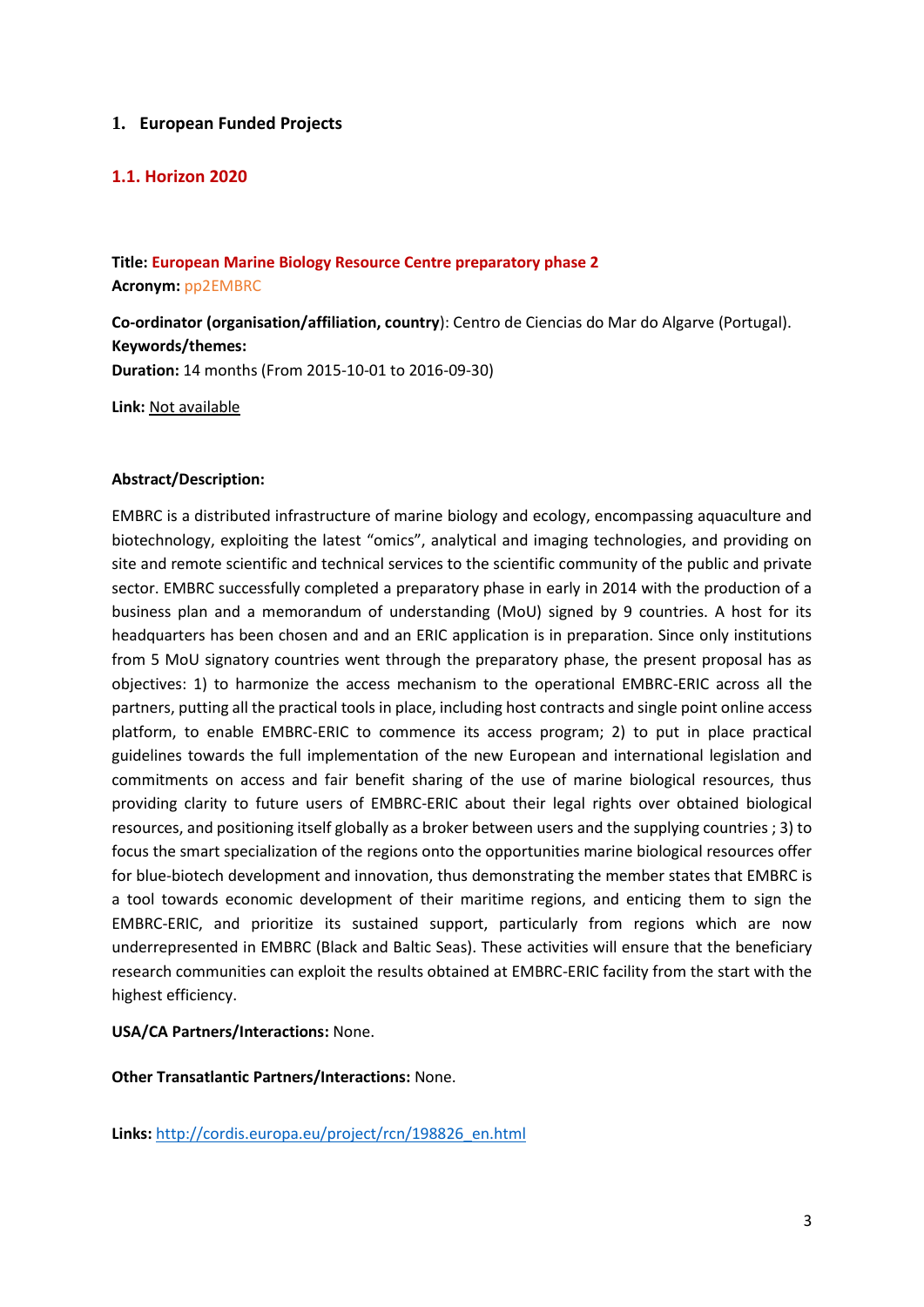# **Title: European Marine Biological Research Infrastructure Cluster to promote the Blue Bioeconomy Acronym:** EMBRIC

**Co-ordinator (organisation/affiliation, country**): UNIVERSITE PIERRE ET MARIE CURIE - PARIS 6, France.

**Keywords/themes: Duration:** 48 months (From 2015 - 2019)

**Link:** <http://www.embric.eu/>

# **Abstract/Description:**

Marine (blue) biotechnology is the key to unlocking the huge economic potential of the unique biodiversity of marine organisms. This potential remains largely underexploited due to lack of connectivity between research services, practical and cultural difficulties in connecting science with industry, and high fragmentation of regional research, development and innovation (RDI) policies. To overcome these barriers, EMBRIC (European Marine Biological Resource Infrastructure Cluster) will link biological and social science research infrastructures (EMBRC, MIRRI, EU-OPENSCREEN, ELIXIR, AQUAEXCEL, RISIS) and will build inter-connectivity along three dimensions: science, industry and regions. The objectives of EMBRIC are to: (1) develop integrated workflows of high quality services for access to biological, analytical and data resources, and deploy common underpinning technologies and practices; (2) strengthen the connection of science with industry by engaging companies and by federating technology transfer (TT) services; (3) defragment RDI policies and involve maritime regions with the construction of EMBRIC. Acceleration of the pace of scientific discovery and innovation from marine bioresources will be achieved through: (i) establishment of multidisciplinary service-oriented technological workflows; (ii) joint development activities focusing on bioprospection for novel marine natural products, and marker-assisted selection in aquaculture; (iii) training and knowledge transfer; (iv) pilot transnational access to cluster facilities and services. EMBRIC will also connect TT officers from contrasted maritime regions to promote greater cohesion in TT practices. It will engage with policy-makers with the aim of consolidating a perennial pan-European virtual infrastructure cluster rooted in the maritime regions of Europe and underpinning the blue bioeconomy.

**USA/CA Partners/Interactions:** None.

**Other Transatlantic Partners/Interactions:** None.

**Links:** [http://cordis.europa.eu/project/rcn/198465\\_en.html](http://cordis.europa.eu/project/rcn/198465_en.html)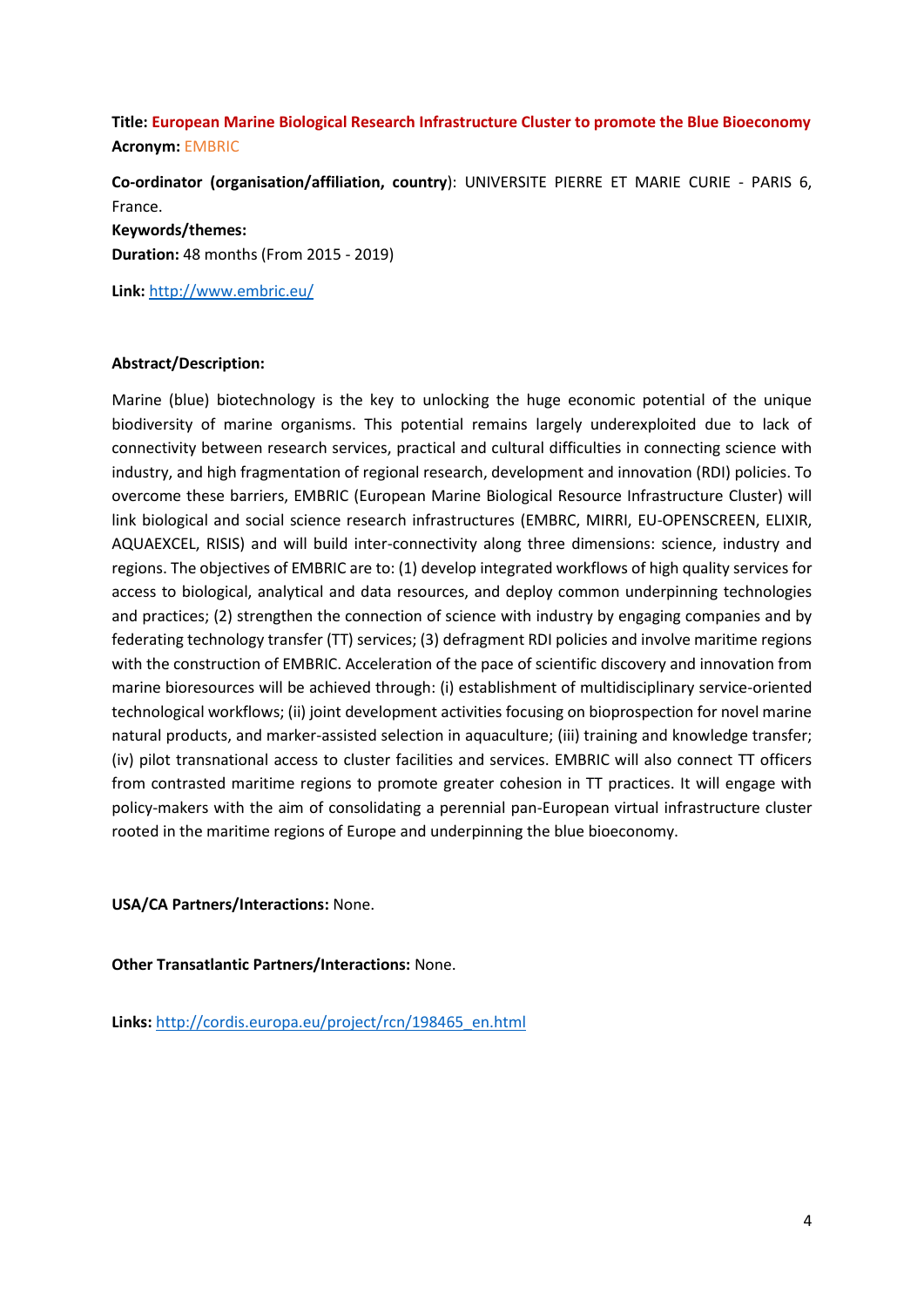# **1.2 Seventh Framework Programme (FP7)**

## **Title: Marine Microbial Biodiversity, Bioinformatics, Biotechnology**

**Acronym:** Micro B3

**Co-ordinator (organisation/affiliation, country):** [Jacobs University Bremen,](https://www.microb3.eu/partners#partner_accordion-block-0) Germany (Frank Oliver Glöckner). **Duration:** 48 months (2012- 2016)

**Link:** [https://www.microb3.eu](https://www.microb3.eu/)

# **Abstract/Description:**

The EU 7FP project Micro B3 aimed to develop innovative bioinformatic approaches and a legal framework to make large-scale data on marine viral, bacterial, archaeal and protists genomes and metagenomes accessible for marine ecosystems biology and to define new targets for biotechnological applications. Micro B3 built upon a highly interdisciplinary consortium of 32 academic and industrial partners comprising world-leading experts in bioinformatics, computer science, biology, ecology, oceanography, bioprospecting and biotechnology, as well as legal aspects. Micro B3 was based on a strong user- and data basis from ongoing European sampling campaigns to long-term ecological research sites. For the first time a strong link between oceanographic and molecular microbial research has been established to integrate global marine data with research on microbial biodiversity and functions. The Micro B3 Information System provided innovative open source software for data-processing, -integration, -visualisation, and -accessibility. Interoperability is the key for seamless data transfer of sequence and contextual data to public repositories. To underline the translational character of Micro B3, outreach and training activities for diverse stakeholders are ongoing as well as an Ocean Sampling Day to transparently make project results accessible and gain valuable user feedback.

**Results Pertinent to Atlantic Ocean Research Alliance:** Yes. Micro B3 launched The Ocean Sampling Day (OSD), a global scientific campaign to analyse marine microbial biodiversity and function, taking place during the summer solstice.

**US/CA Partners/Interactions:** None.

**Other Transatlantic Partners/Interactions:** None.

**Links:** [http://cordis.europa.eu/project/rcn/101555\\_en.html](http://cordis.europa.eu/project/rcn/101555_en.html)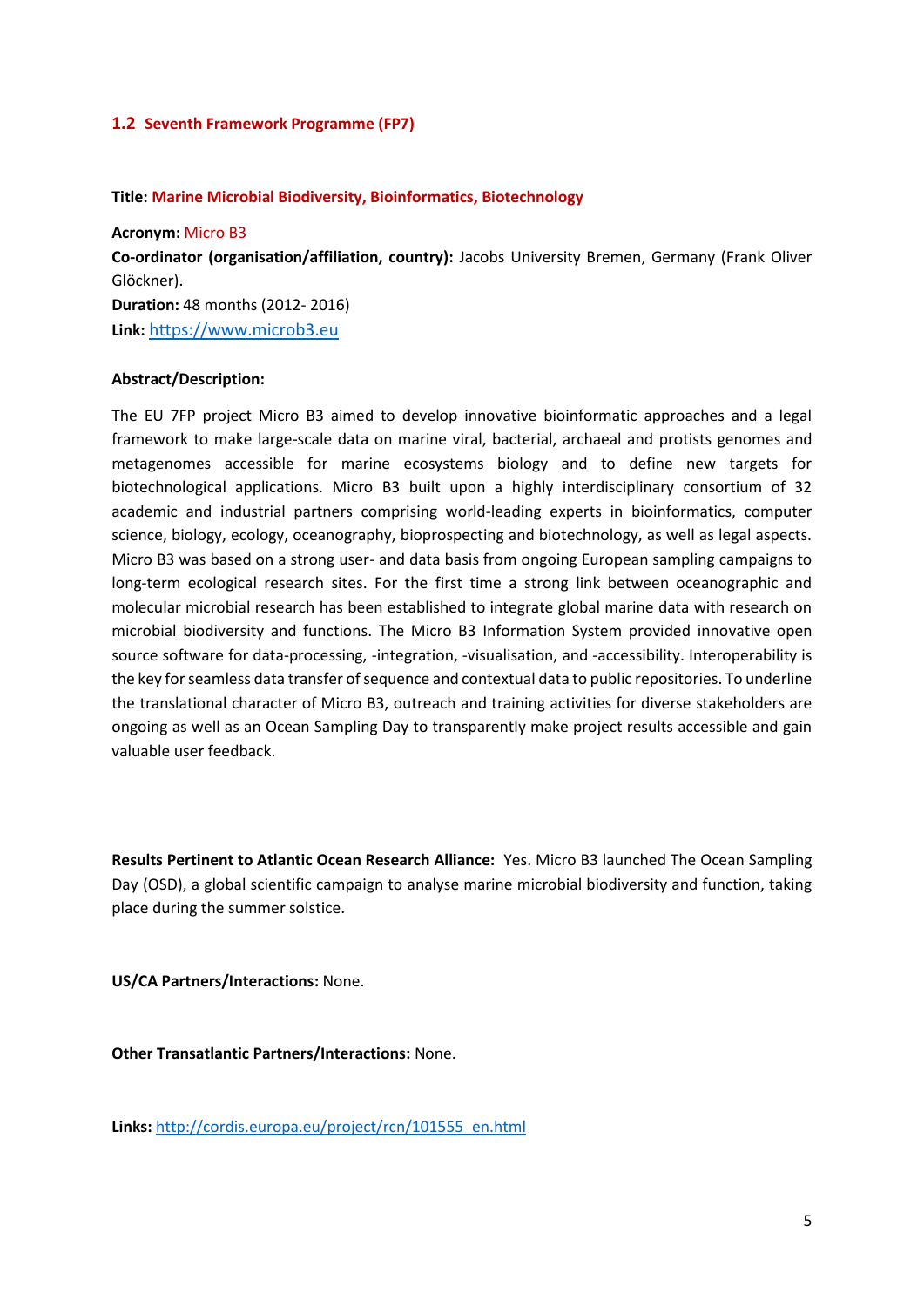## **Title: Increasing Value and Flow in the Marine Biodiscovery Pipeline**

#### **Acronym:** PharmaSea

**Co-ordinator (organisation/affiliation, country):** Katholieke Universiteit Leuven, Belgium (Peter de Witte).

**Duration:** 48 months (2012-2016) **Link:** <http://www.pharma-sea.eu/>

## **Abstract/Description:**

The PharmaSea project focuses on obstacles in marine biodiscovery research, development and commercialization and brings together a broad interdisciplinary team of academic and industry researchers and specialists to address and overcome these. The partners are ideally placed to demonstrate how to widen the bottlenecks and increase the flow of ideas and products derived from the marine microbiome towards a greater number of successes in a larger number of application areas. Despite the tremendous potential of marine biodiscovery, exploitation, particularly at a commercial scale, has been hampered by a number of constraints. These relate to access (physical and legal), genetics of the organisms, compound isolation, structure elucidation, early reliable validation of biological activity and best mechanisms of flow-through into exploitation. PharmaSea will solve these chronic bottlenecks by developing essential actions beyond the state of the art and linking them with best practice and appropriate pragmatic approaches. The robust pipeline structure established within PharmaSea will process a wide genetic basis including marine microbial strain collections held by partners and new strain collections from extreme environments (deep, cold and hot vent habitats) to produce new products with desirable characteristics for development by the SME partners in three accessible market sectors, health (infection, inflammation, CNS diseases), personal care and nutrition. The global aim of PharmaSea is to produce two compounds at larger scale and advance them to pre-clinical evaluation. To address relevant challenges in marine biodiscovery related to policy and legal issues, PharmaSea will bring together practitioners, legal experts, policy advisors/makers and other stakeholders, focusing on the feasibility of harmonising, aligning and complementing current legal frameworks with recommendations and ready to use solutions tailored to marine biodiscovery.

#### **Result in Brief:**

# **New drugs from the ocean depths**

The world's oceans are home to more living organisms, especially microorganisms, than any other environment on the planet. However, successful exploitation of this exceptional resource has been limited, despite its enormous potential for harvesting unique biological compounds with benefits for all of humanity.

The purpose of the project 'Increasing value and flow in the marine biodiscovery pipeline' (PHARMASEA) is to discover new marine bacteria and novel compounds. In addition, the consortium will improve the effectiveness of the biodiscovery pipeline, thereby making bioresources attractive to industry.

Project partners will achieve their aim by processing genetic material from in-house collections of microbial strains, while seeking out new strains from extreme marine environments. These will be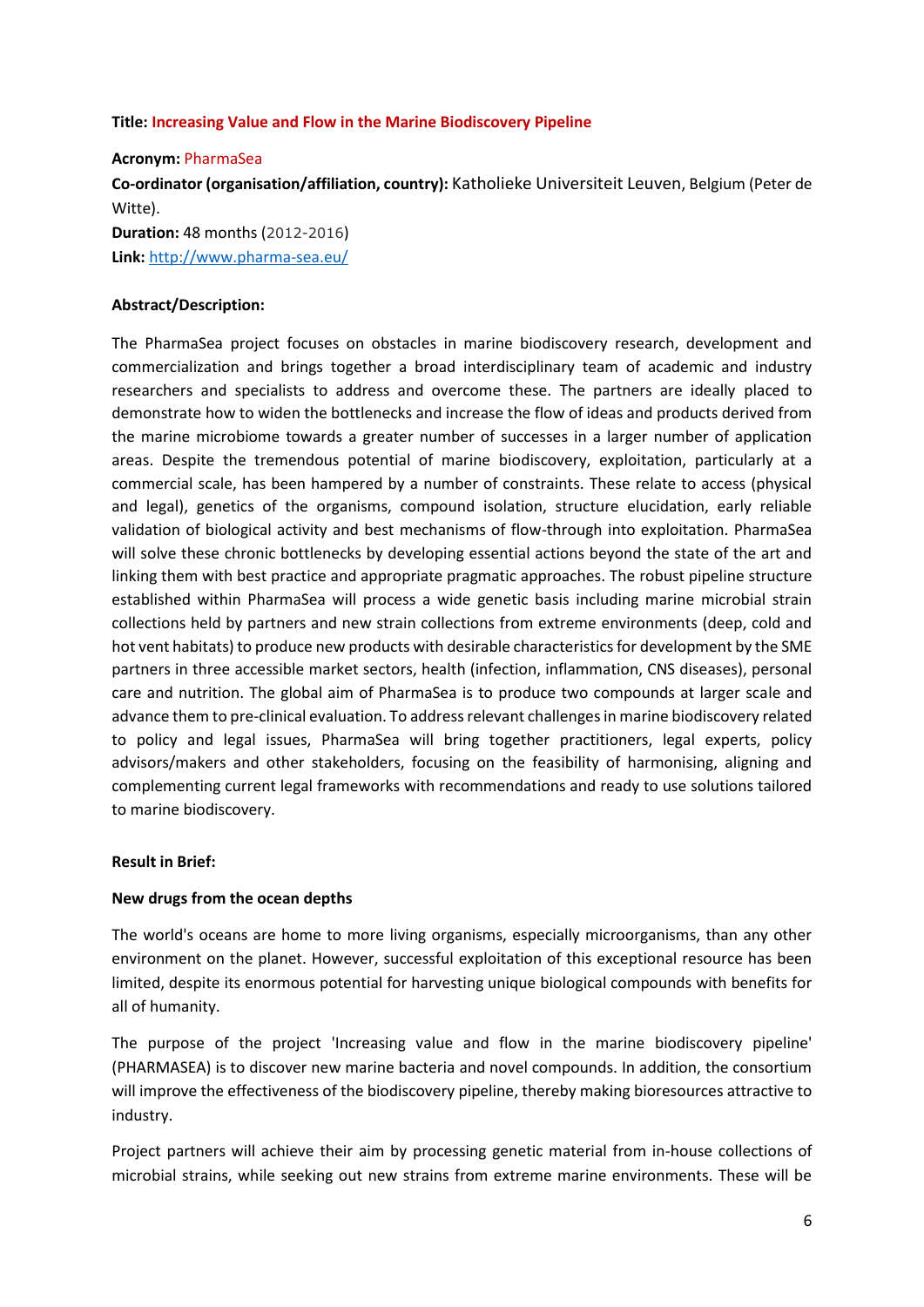used to develop new products for the pharmaceutical, food and nutrition, and cosmetic sectors. The main disease areas to be addressed are microbial infection, diseases of the central nervous system and inflammation.

By sampling some of the deepest parts of the ocean floor, PHARMASEA hopes to utilise microorganisms that are new to science. Deep ocean trenches are 'islands of diversity' with a unique chemistry and where evolution may have developed differently. Because so little of this extreme environment has been explored, PHARMASEA is breaking new ground.

The final goal of this exciting initiative is to produce two compounds from newly discovered microorganisms on a large scale. These compounds will be taken forward to pre-clinical evaluation for treating infection or diseases of the central nervous system. Other outputs will include a validated model biodiscovery pipeline, new chemometric tools, data mining techniques and data sets.

Furthermore, PHARMASEA will develop solutions to improving access to marine bioresources in different habitats and jurisdictions, and equitable sharing of the benefits from their exploitation. A toolbox will also be created to navigate legal aspects in order to simplify and speed up the marine biodiscovery process.

PHARMASEA is not just expected to have a major impact on scientific progress, it will also influence policy and enhance economic performance. It will also strengthen the competiveness of the European Research Area (ERA) by increasing technological know-how through interdisciplinary and international cooperation, thereby contributing to Europe's knowledge-based economy.

**Results Pertinent to Atlantic Ocean Research Alliance:** 

**US/CA Partners/Interactions:** None.

**Other Transatlantic Partners/Interactions:** None.

**Links:** [http://cordis.europa.eu/project/rcn/104338\\_en.html](http://cordis.europa.eu/project/rcn/104338_en.html)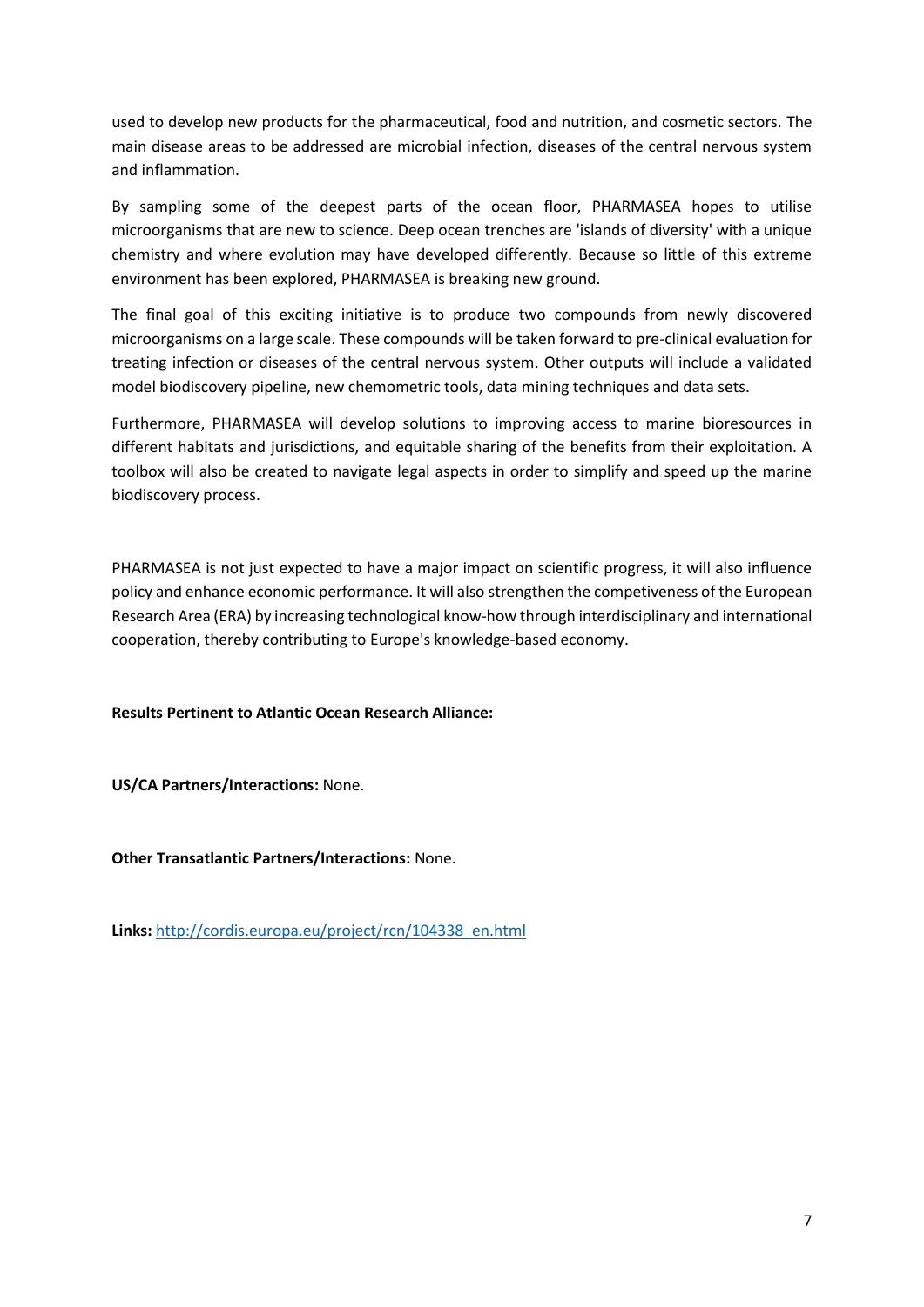# **Title: From sea-bed to test-bed: harvesting the potential of marine microbes for industrial biotechnology**

**Acronym:** SeaBioTech

**Co-ordinator (organisation/affiliation, country):** University of Strathclyde (Brian McNeil). **Duration:** 48 months (2012-2016) **Link:** <http://spider.science.strath.ac.uk/seabiotech/contact.htm>

# **Abstract/Description:**

SeaBioTech is a 48-month project designed and driven by SMEs to create innovative marine biodiscovery pipelines as a means to convert the potential of marine biotechnology into novel industrial products for the pharmaceutical (human and aquaculture), cosmetic, functional food and industrial chemistry sectors. SeaBioTech will reduce barriers to successful industrial exploitation of marine biodiversity for companies more accustomed to 'terrestrial' biotechnology. SeaBioTech directly addresses five key challenges to remove bottlenecks in the marine biodiscovery pipeline, leading to (1) improvements in the quality of marine resources available for biotechnological exploitation, (2) improvement in technical aspects of the biodiscovery pipeline to shorten time to market, and (3) developing sustainable modes of supply of raw materials for industry. The two last challenges centre on enabling activities to enhance the marine biodiscovery process: first, clarification of legal aspects to facilitate access to marine resources, their sustainable use, and their secure exploitation; second, to create an improved framework for access to marine biotechnology data and research materials. To achieve its goals, SeaBioTech brings together complementary and worldleading experts, integrating biology, genomics, natural product chemistry, bioactivity testing, industrial bioprocessing, legal aspects, market analysis and knowledge exchange. The expertise assembled within the consortium reflects the industry-defined needs, from the SME partners' initial definition of market and product opportunities to their ultimate proof-of-concept demonstration activities. SeaBioTech will have significant impact on research and technology, on innovation, on European competitiveness and on economic growth. It will provide a model to accelerate the development of European biotechnology into a world leading position.

# **Results Pertinent to Atlantic Ocean Research Alliance:**

**US/CA Partners/Interactions:** None

**Other Transatlantic Partners/Interactions:** 

**Links:** [http://cordis.europa.eu/project/rcn/104332\\_en.html](http://cordis.europa.eu/project/rcn/104332_en.html)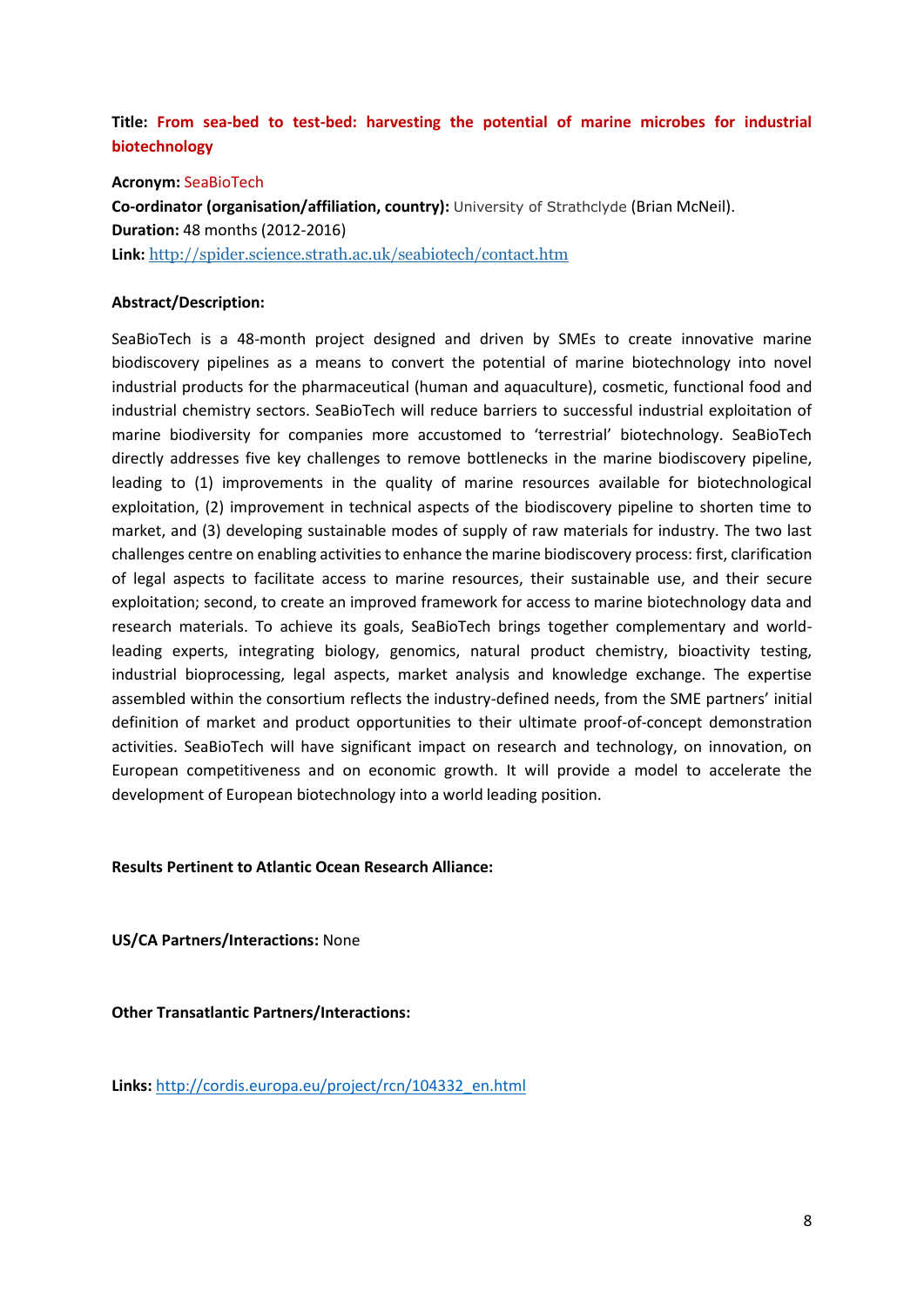## **Title: Development of global plankton data base and model system for eco-climate early warning**

#### **Acronym:** GreenSeas

**Co-ordinator (organisation/affiliation, country):** STIFTELSEN NANSEN SENTER FOR MILJOOG FJERNMALING, Norway.

**Duration:** 42 months (2011-2014)

**Link:** <http://www.greenseas.eu/home>

#### **Abstract/Description:**

GreenSeas shall advance the quantitative knowledge of how planktonic marine ecosystems, including phytoplankton, bacterioplankton and zooplankton, will respond to environmental and climate changes. To achieve this GreenSeas will employ a combination of observation data, numerical simulations and a cross-disciplinary synthesis to develop a high quality, harmonized and standardized plankton and plankton ecology long time-series, data inventory and information service. The focus will be on capturing the latitudinal gradients, biogeographical distributions and provinces in the planktonic ecosystem from the Arctic, through the Atlantic and into the Southern Ocean. It will build on historical data-sets, and ongoing multidisciplinary ocean planktonic ecosystem monitoring programs, enhanced where possible with an emphasis on the Southern Ocean. GreenSeas will also enhance international cooperative links with other plankton monitoring and analysis surveys around the globe. The heart of the GreenSeas concept is establishing a 'core' service following the open and free data access policy implemented in the Global Monitoring for Environment and Security (GMES) programme.

Using state-of-the-art web-based data delivery systems the 'core' service will make available both new and historical plankton data and information products along with error-quantified numerical simulations to a range of users. Connecting with 'downstream' services GreenSeas will moreover offer ecosystem assessment and indicator reports tailored for decision makers, stakeholders and other user groups contributing in the policy making process. Finally, knowledge transfer will be guaranteed throughout the project lifetime, while the legacy of the GreenSeas database web-server will be maintained for at least 5 years beyond the project lifetime.

#### **Result in Brief:**

#### **Plankton monitoring for climate change**

An EU project has collected data and improved models of plankton ecology in the Atlantic and Southern Oceans, with far-reaching effects on climate change modelling.

Plankton plays a crucial role in the marine ecosystem by assimilating carbon dioxide (CO2) and forming the base of the marine food web. To better understand climate change, researchers need a better grasp of how plankton influences ecological and biochemical processes in global oceans.

To achieve this goal, the GREENSEAS (Development of global plankton data base and model system for eco-climate early warning) project developed multiple simulation models of plankton ecology. Modelling included water colour measurements, nitrogen uptake and geographical distribution of the plankton in the Atlantic and Southern Oceans.

The GREENSEAS project team first collected historic data of plankton distribution in the Arctic, Atlantic, Nordic and Southern Oceans. The next step was to generate a database of the sea-air CO2 flux in the South Atlantic Ocean. Finally, they collected new data characterising the physical-chemical environment and phytoplankton community structure and productivity.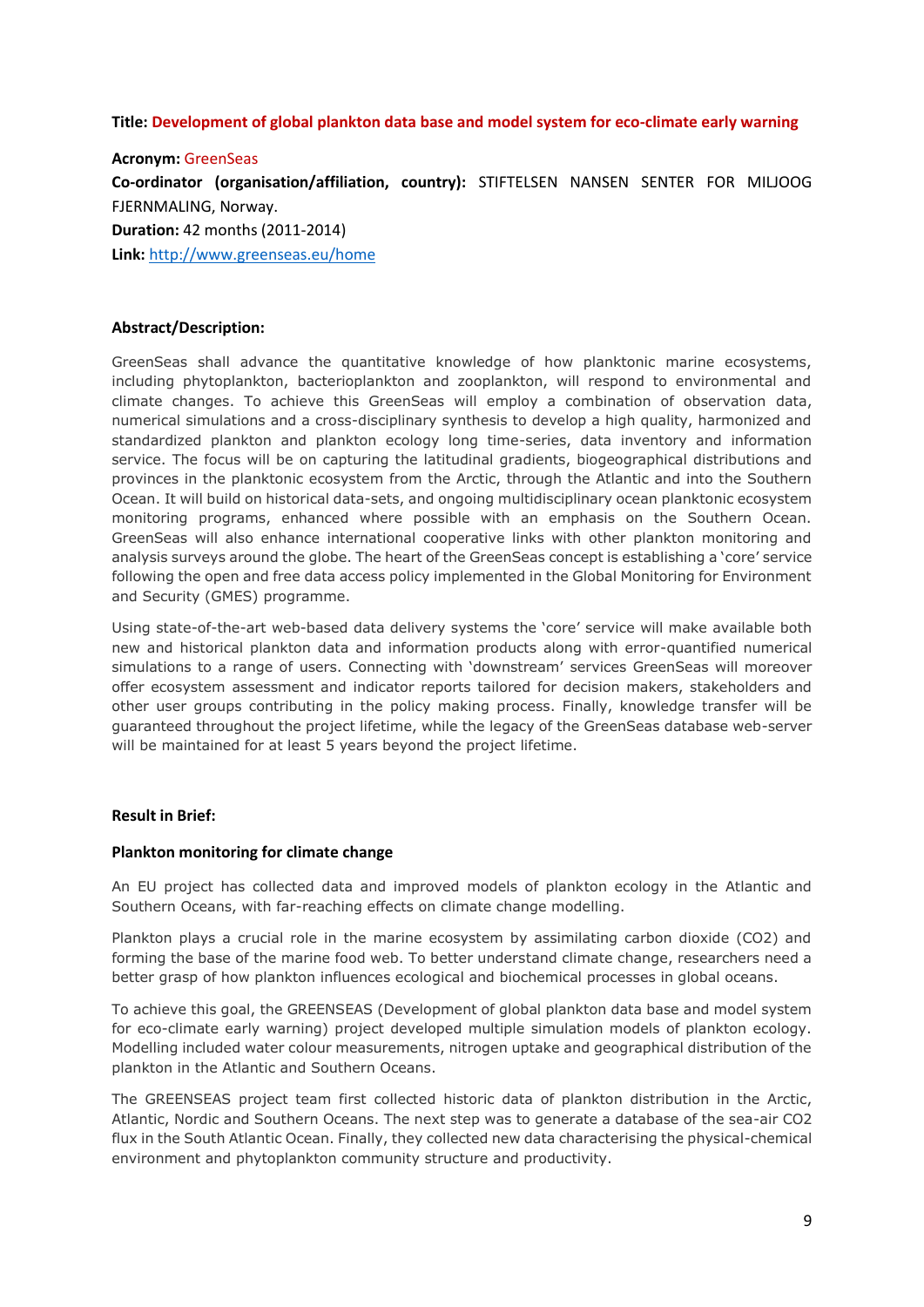Modelling these parameters allowed scientists to generate simulations of phytoplankton behaviour in response to environmental changes. Minute changes in phytoplankton mass and distribution dictate significant changes in fish population. That in turn may require a major policy overhaul to protect fishing resources.

GREENSEAS developed new indicators for changes in planktonic ecosystems. Researchers also found that current proxies for productivity in plankton communities are not very accurate, suggesting that these should be recalculated.

Lastly, the project created a web portal for researchers and policymakers to access data and analysis on plankton activity in these oceans. The GREENSEAS project may contribute to improved climate change monitoring, which will improve decision making for human health, the environment and marine life.

Results Pertinent to Atlantic Ocean Research Alliance:

# **US/CA Partners/Interactions:** None

# **Other Transatlantic Partners/Interactions:** South Africa and Brazil

**Links:** [http://cordis.europa.eu/project/rcn/97177\\_en.html](http://cordis.europa.eu/project/rcn/97177_en.html)

**Title: BluePharmTrain**

**Acronym:** BluePharmTrain

**Co-ordinator (organisation/affiliation, country):** WAGENINGEN UNIVERSITY, Netherlands.

**Duration:** 42 months (2013-2017)

**Link:** http://www.bluepharmtrain.eu/en/bluepharmtrain.htm

# **Abstract/Description:**

Marine sponges harbour extremely diverse populations of microbes, and are world record holders for the production of a plethora of bioactive molecules. Previous studies, however, aiming at the growth of sponges or their associated microbes for the production of bioactive compounds to supply biological material for clinical trials, have been largely unsuccessful.

BLUEPHARMTRAIN is a multi-disciplinary alliance of 20 academic and industrial partners that will excel in research and training through integration of complementary expertise in cell biology, microbiology, natural product chemistry, genomics & transcriptomics (omics) and socio-economics. We will adopt cutting-edge omics technologies to give a new boost to the more traditional disciplines: microbial isolation, cell culture and natural product chemistry to go beyond the current scientific frontiers. For example, metagenomic and transcriptomic data will be applied to identify the metabolic potential and restrictions of -yet- uncultured microbes and will serve for the design of tailor-made cultivation conditions. In addition, heterologous expression of bioactive gene clusters and enzymes able to perform unusual modifications will serve as an alternative strategy to unlock the bioactive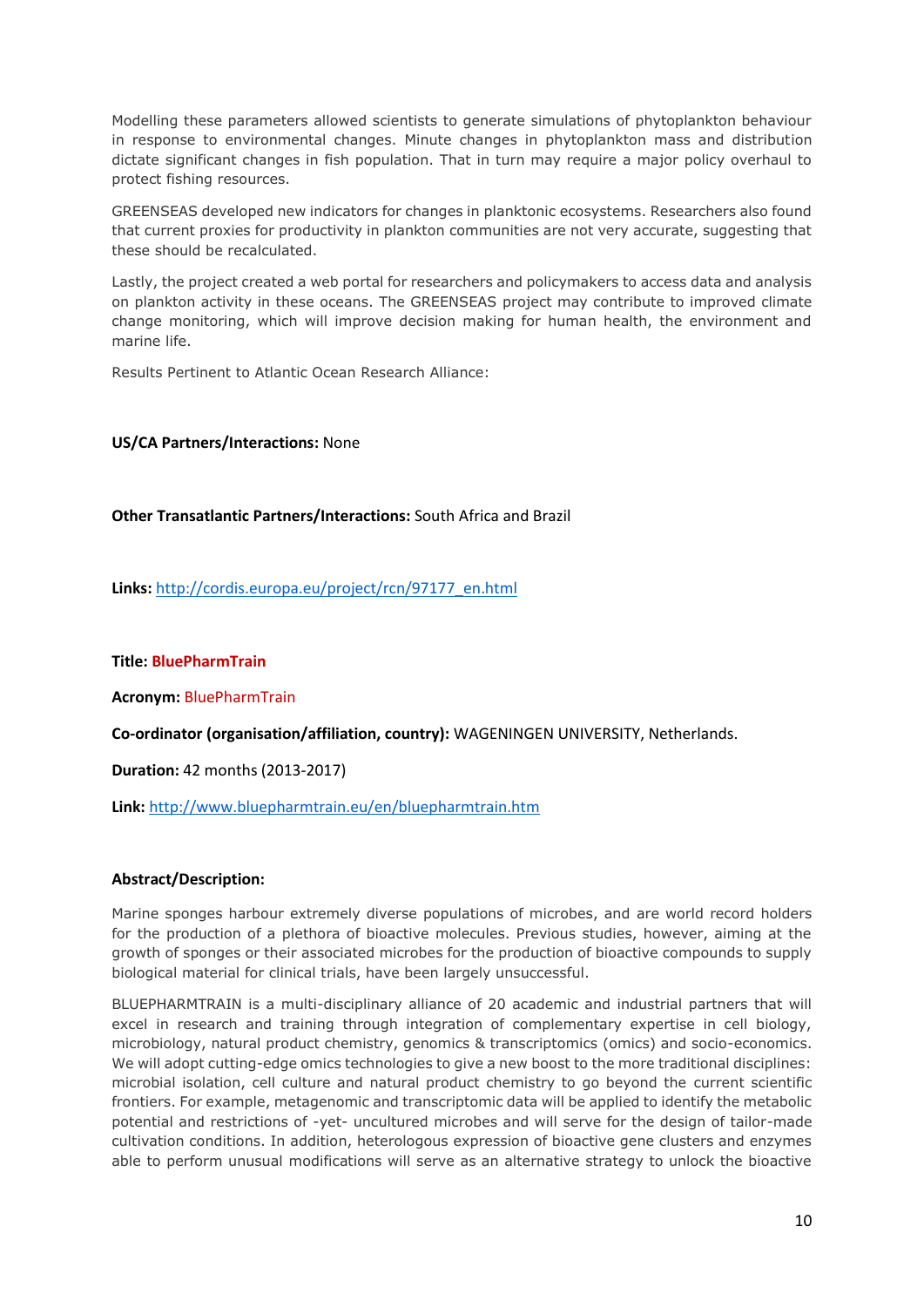potential of sponges. Thus we aim to develop an extensive technology platform that is applicable for obtaining a wide variety of bioactive compounds from distinct sponges and their microbes.

BLUEPHARMTRAIN will provide a complementary set of experimental and conceptual local and network-wide training modules and workshops to 15 young researchers. The recruited fellows will work towards personalized training plans to meet individual needs and interests, generating a critical mass of young researchers in the emerging field of blue biotechnology. The presence of a large consortium of versatile biotechnology, pharmaceutical and consultancy firms ensures a good balance between academic and transferable skills acquired by the fellows.

**Results Pertinent to Atlantic Ocean Research Alliance:** 

**US/CA Partners/Interactions:** None

**Other Transatlantic Partners/Interactions:** 

**Links:** [http://cordis.europa.eu/project/rcn/109793\\_en.html](http://cordis.europa.eu/project/rcn/109793_en.html)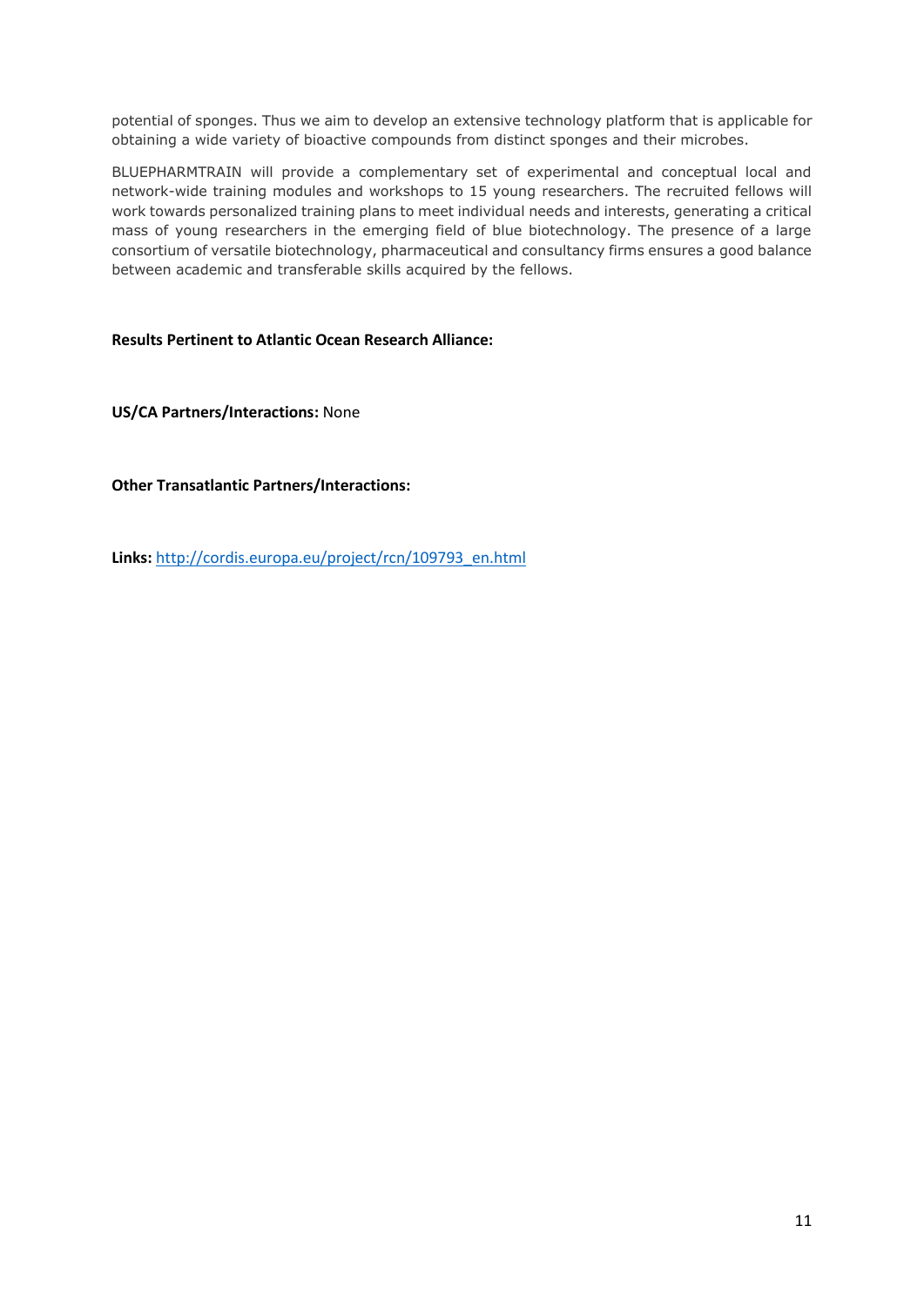#### **Title: Marine Metagenomics for New Biotechnological Applications**

#### **Acronym:** MAMBA

**Co-ordinator (organisation/affiliation, country):** BANGOR UNIVERSITY, United Kingdom.

**Duration:** 42 months (2009 - 2013)

**Link:** http://mamba.bangor.ac.uk/

### **Abstract/Description:**

"The Project aims at the mining of individual enzymes and metabolic pathways from extremophilic marine organisms and the metagenomes from microbial communities from peculiar marine environments and consequent funnelling the new enzymatic reactions and processes towards the new biotechnological applications. Project builds up on the scientific and technological excellence of individual academic and industrial partners, and beyond that, on application of the state-of-the-art technologies for archiving, molecular screening for the activities (using a unique Surface Plasmon Resonance screening platform), protein structure elucidation, enzyme engineering and directed evolution and establishing new biotechnological processes (biocatalysis, synthesis of fine chemicals, etc.). Marine sampling hotspots to produce the metagenomic resources for their further exploration will cover the whole diversity of marine microbial life at its limits (hypersaline, low and high temperature, high pressure and low water activity conditions, etc.). Individual enzymes interacting with the substrates will be identified, and in case they are new, hyperexpressed and crystallized and their structures will be elucidated. Consequently, the most promising candidates will be scored against the chiral substrates of relevance for biocatalysis and their ability to perform in water-free systems will be evaluated, the directed evolution will be implemented to improve the performance, and specificity of the enzymes. A comprehensive bioinformatic survey throughout the whole tree of cellular life will reveal and suggest the new candidates homologous to the discovered new proteins, from other organisms to be cloned and assayed. The implementation of the set of new enzymes in the biotechnological processes for fine chemical synthesis and drug discovery will be conducted in a strong alliance with competent industrial partners."

#### **Result in Brief:**

#### **Hundreds of new enzymes discovered**

Marine microorganisms are a promising and still mostly untapped source of enzymes for commercial use. Now, researchers have developed a way to screen for enzyme activity, finding hundreds of new enzymes in the process.

Microorganisms, and particularly bacteria, represent a large portion of the genetic diversity on Earth. But scientists cannot grow most of these microorganisms in laboratory conditions, thus limiting our access to the enzymes (biological catalysts that speed up various reactions) they produce.

The EU-funded 'Marine metagenomics for new biotechnological applications' (MAMBA) project set out to develop and apply a new way to screen microorganisms for useful enzyme activity.

A high-throughput method was successfully devised at the start of the project. Samples were taken from various extreme marine locations and used to create 'expression libraries' — a wellestablished method for screening all expressed genes in a given sample of microorganisms.

These libraries were then screened directly for enzyme activity on specific enzyme targets known as substrates.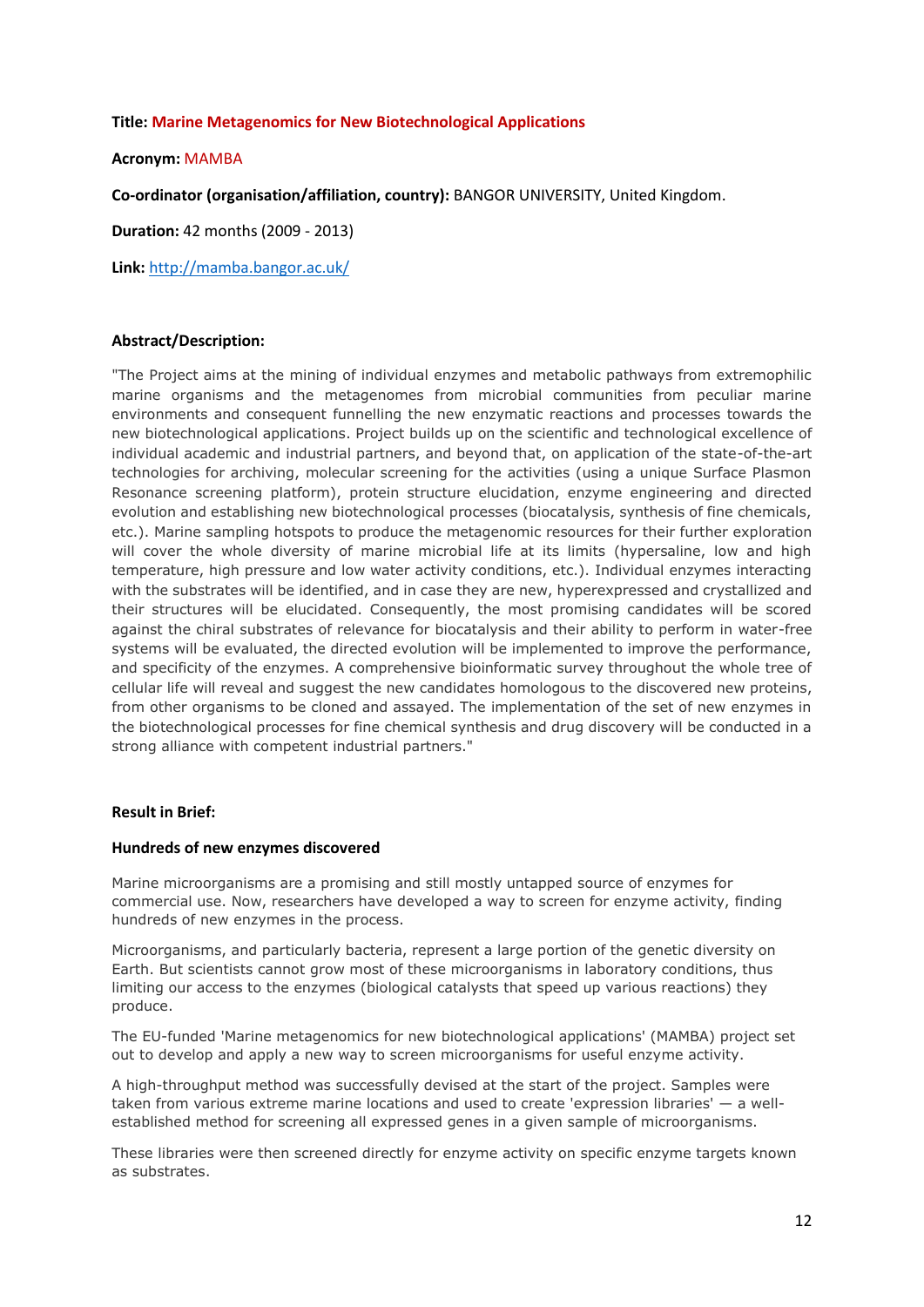This novel approach identified more than 1 100 potential new enzymes, of which 600 were selected for more in-depth studies. Half of those were isolated to investigate further, and more than 40 new enzyme structures were elucidated.

These figures mean that MAMBA researchers effectively doubled the number of known enzymes that operate at extreme temperatures, high salinity and pH values. The protocols and screening platform used in the project have been commercialised, and several enzymes identified have been earmarked for commercial development. Exploration of the full scope of marine biodiversity is still at an early stage, but an important step in identifying the potential of microbial diversity has been made.

# **Results Pertinent to Atlantic Ocean Research Alliance:**

**US/CA Partners/Interactions:** Canada

**Other Transatlantic Partners/Interactions:** 

**Links:** [http://cordis.europa.eu/project/rcn/91262\\_en.html](http://cordis.europa.eu/project/rcn/91262_en.html)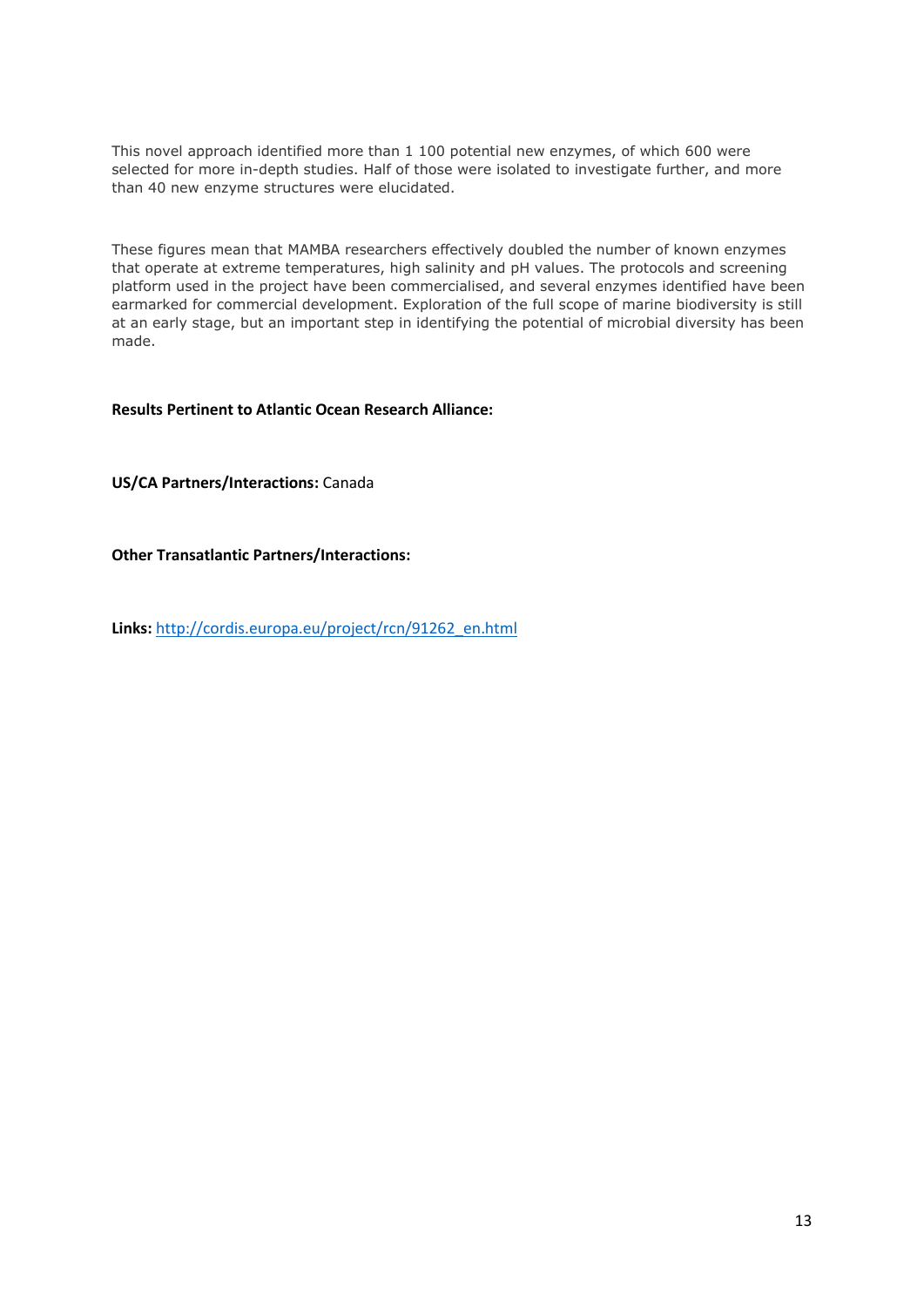# **Title: Bacterial Degradation of Marine Particles: Colonisation, Dispersal, and Impact on Vertical Export in the Ocean**

## **Acronym BacPac**

#### **Co-ordinator (organisation/affiliation, country):**

AGENCIA ESTATAL CONSEJO SUPERIOR DE INVESTIGACIONES CIENTIFICAS, Spain.

**Duration:** 24 months (2012 - 2014)

**Link:**

### **Abstract/Description:**

Sinking of organic particles from the ocean's productive surface layers is a key component in the biological carbon pump, and essential to carbon sequestration by the ocean. Its regulation needs to be comprehended in order to accurately determine the oceans' role in the global climate system. The impact of bacterial degradation on the fate of marine particles demands further study in order to significantly strengthen our understanding of oceanic carbon cycling. By investigating the prokaryotic community composition of suspended and sinking marine particles, the degradation activities of different prokaryotic groups, and colonisation of particles, BacPac will provide new knowledge elucidating the role of bacteria in vertical flux regulation.

The project will use state-of-the-art molecular tools (DGGE, ARISA, and 454-pyrosequencing) to determine the prokaryotic community in ambient seawater, on marine particles (zooplankton faecal pellets, algal aggregates and marine snow), and on sinking particles collected by sediment traps. The main sampling activities in the Mediterranean Sea will be supplemented by field collections from North-Norwegian and European Arctic waters. The project combines the researcher's expertise on vertical export and the host's expertise in marine microbial ecology in order to advance both disciplines.

BacPac's objectives are directly relevant to contemporary research in marine carbon cycling and microbiology, and will contribute to strengthening European scientific expertise in these fields. The proposed activities will advance both the scientific and complimentary skills of the researcher and will be an important step in his career development. The mobility (University of Tromsø, Norway, to the Marine Science Institute in Barcelona, Spain) will be beneficial to European research integration and will provide a network for future collaboration.

#### **Result in Brief:**

#### **Marine bacteria and climate change models**

**Sinking particles of organic material are a key component of the biological carbon pump, which takes carbon from the atmosphere and deposits it in the deep sea. A detailed understanding of this phenomenon is needed for developing accurate models showing the ocean's role in climate change.**

An EU-funded initiative was established to provide a better understanding of the factors controlling microbial diversity in the oceans. The BACPAC project investigated whether marine particles descending from the productive surface layers were colonised by the same communities of bacteria that are present in the surrounding water.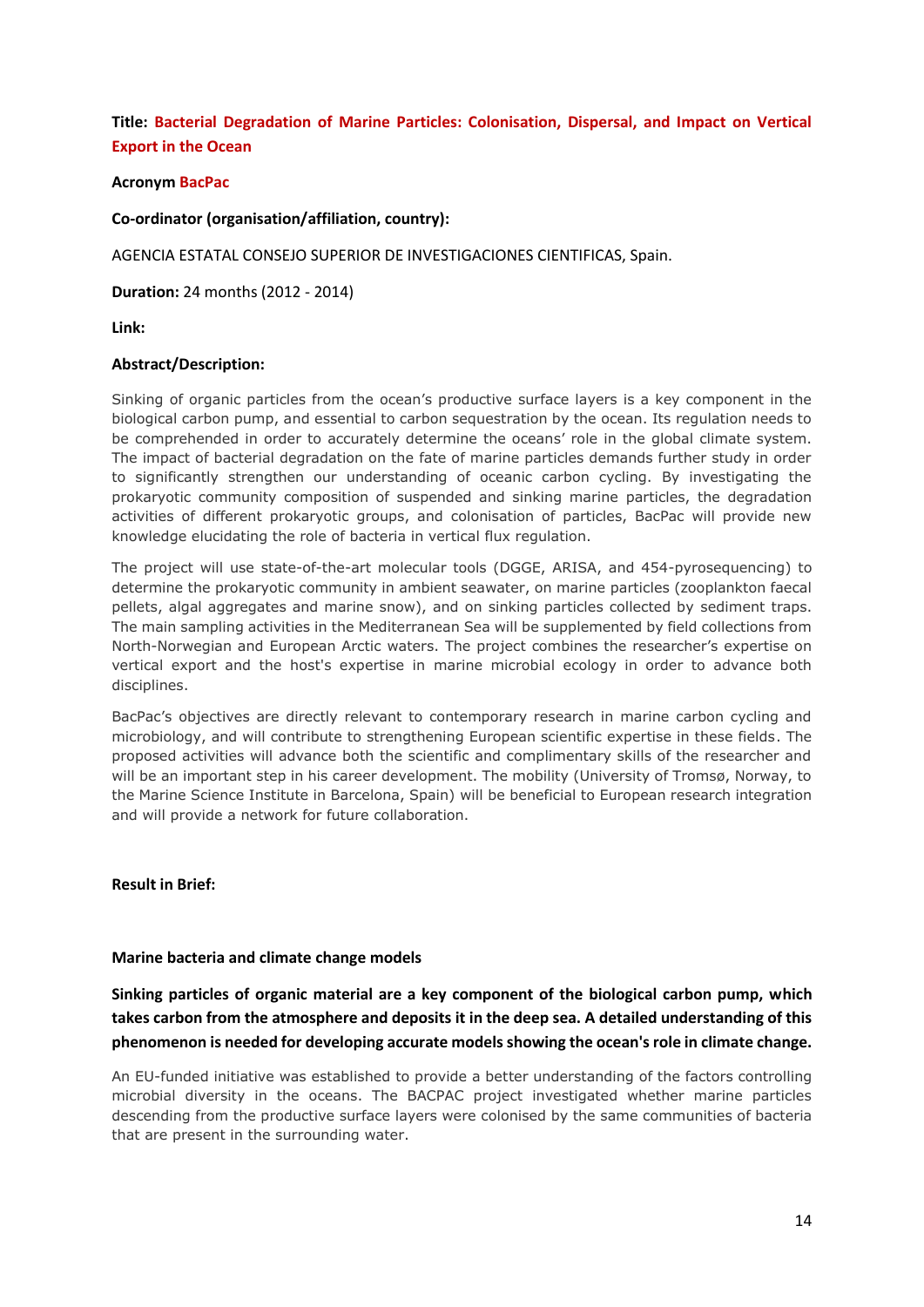Studies were done on how efficiently these colonies broke down the particles and whether these patterns altered over time and space. These activities were conducted in the laboratory and in field sites in the North Atlantic and Arctic.

Results showed sinking particles are mainly colonised in the ocean's surface layers, where particle formation takes place. One of the most important factors of the sinking organic matter is faecal pellets produced by zooplankton grazing on microscopic plants (phytoplankton). The bacterial community is retained as the particles sink, thereby introducing new types of bacteria to the deepsea environment.

Zooplankton–phytoplankton interactions were studied using the laboratory-reared copepod species Acartia grani. The aim was to determine whether the bacterial community in zooplankton faecal pellets stem from the diet or the gut of the consumers. This is an important question as the environmental conditions to which the pellet-associated bacteria are adapted affect the degradation rate of the pellets.

BACPAC also investigated variation in bacterial community composition associated with different zooplankton species in the western Mediterranean and eastern Atlantic Ocean. Large-sized zooplankton are able to vertically migrate between different ocean surfaces and depths and may contribute to the two-way exchange of different types of bacteria.

Preliminary results showed that zooplankton-associated bacterial communities generally had low species numbers compared to the surrounding water. However, it did include types of bacteria rarely found in marine environments. The studies also revealed that zooplankton feed on minute picocyanobacteria. These are extremely abundant in the ocean, but were traditionally considered too small to be grazed by most zooplankton.

The work conducted by BACPAC will be of direct benefit by providing new data on bacterial communities and their degradation of organic particles from the ocean's productive surface layer. This will provide valuable information for the successful development of biogeochemical models for describing the marine carbon cycle.

# **Results Pertinent to Atlantic Ocean Research Alliance:**

**US/CA Partners/Interactions: None**

**Other Transatlantic Partners/Interactions: None**

**Links:** [http://cordis.europa.eu/project/rcn/103877\\_en.html](http://cordis.europa.eu/project/rcn/103877_en.html)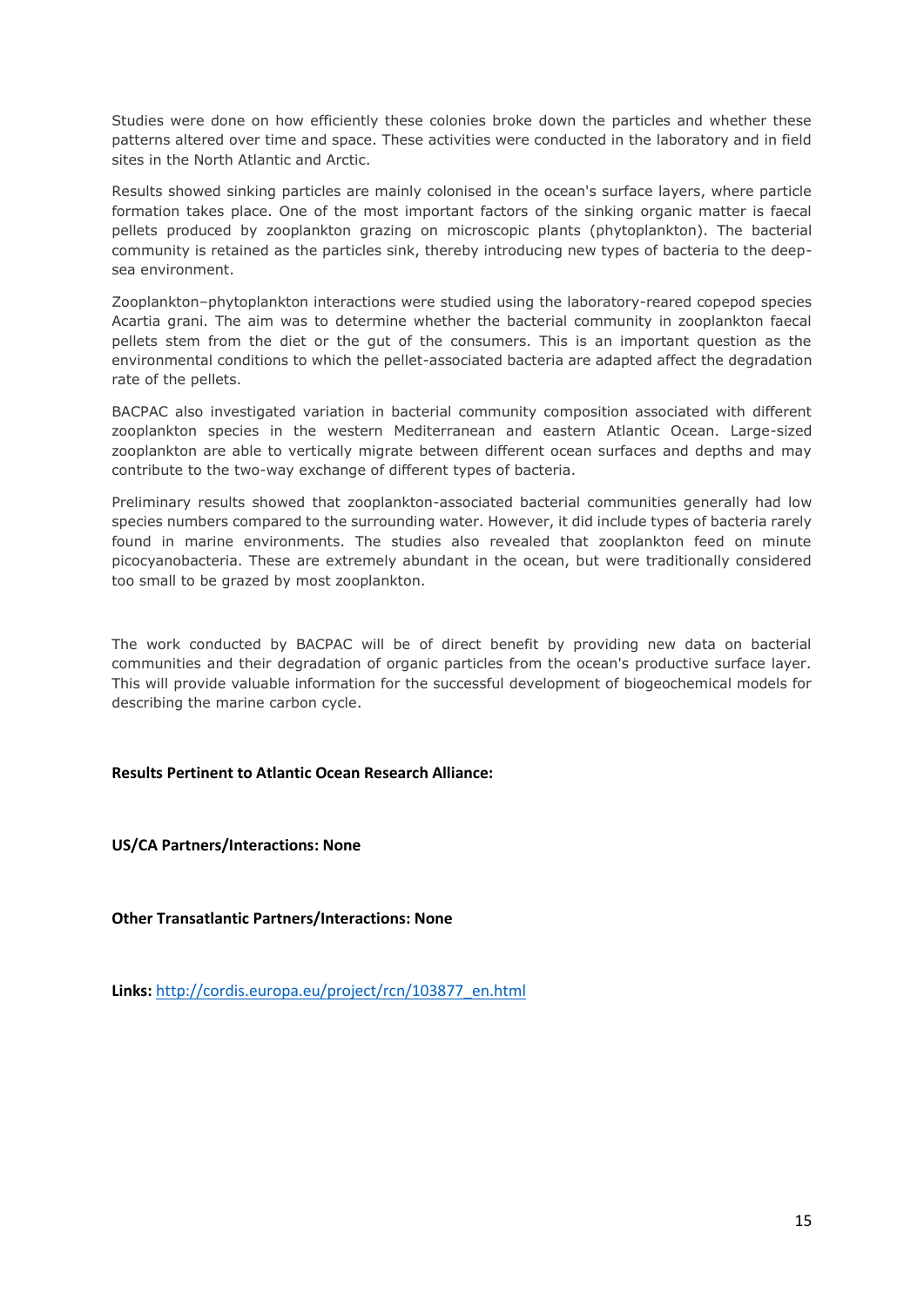## **2. ERA-Net Marine Biotechnology projects**

### **Title: Biorefinery and biotechnological exploitation of marine biomasses**

#### **Acronym Mar3Bio**

**Co-ordinator (organisation/affiliation, country):** SINTEF Materials and Chemistry, Norway.

**Duration:** 36 months (2016 - 2018)

#### **Link:**

[http://www.marinebiotech.eu/sites/marinebiotech.eu/files/public/Mar3Bio%20Project%20descripti](http://www.marinebiotech.eu/sites/marinebiotech.eu/files/public/Mar3Bio%20Project%20description%20ERA-MBT%20Call%201.pdf) [on%20ERA-MBT%20Call%201.pdf](http://www.marinebiotech.eu/sites/marinebiotech.eu/files/public/Mar3Bio%20Project%20description%20ERA-MBT%20Call%201.pdf)

### **Abstract/Description:**

The marine biomasses to be used in Mar3Bio are brown algae and crustacean byproducts. These abundant but underexploited renewable biomasses have great potential for production of high value biomolecules. The current bottlenecks for a bio-refinery focusing on these raw materials are low yields, high energy consumption and incomplete spectrum of recovered biomolecules. Mar3Bio will tackle this by a multidisciplinary and intersectorial

R&D approach, and contribute to the development of efficient and sustainable bio-refinery processes for exploitation of the selected biomasses. The main objective is to advance technology beyond state-of-the-art to I) increase the yield and quality of the products arising from early process streams by optimizing the isolation and fractionation steps performed on the raw materials, and II) modify selected fractionated biomolecules to high value products. The

expected achievements will have great impact on the fulfilment of the ambitions of ERA-MarineBiotech.

#### **Results Pertinent to Atlantic Ocean Research Alliance:**

**US/CA Partners/Interactions: None**

**Other Transatlantic Partners/Interactions: None**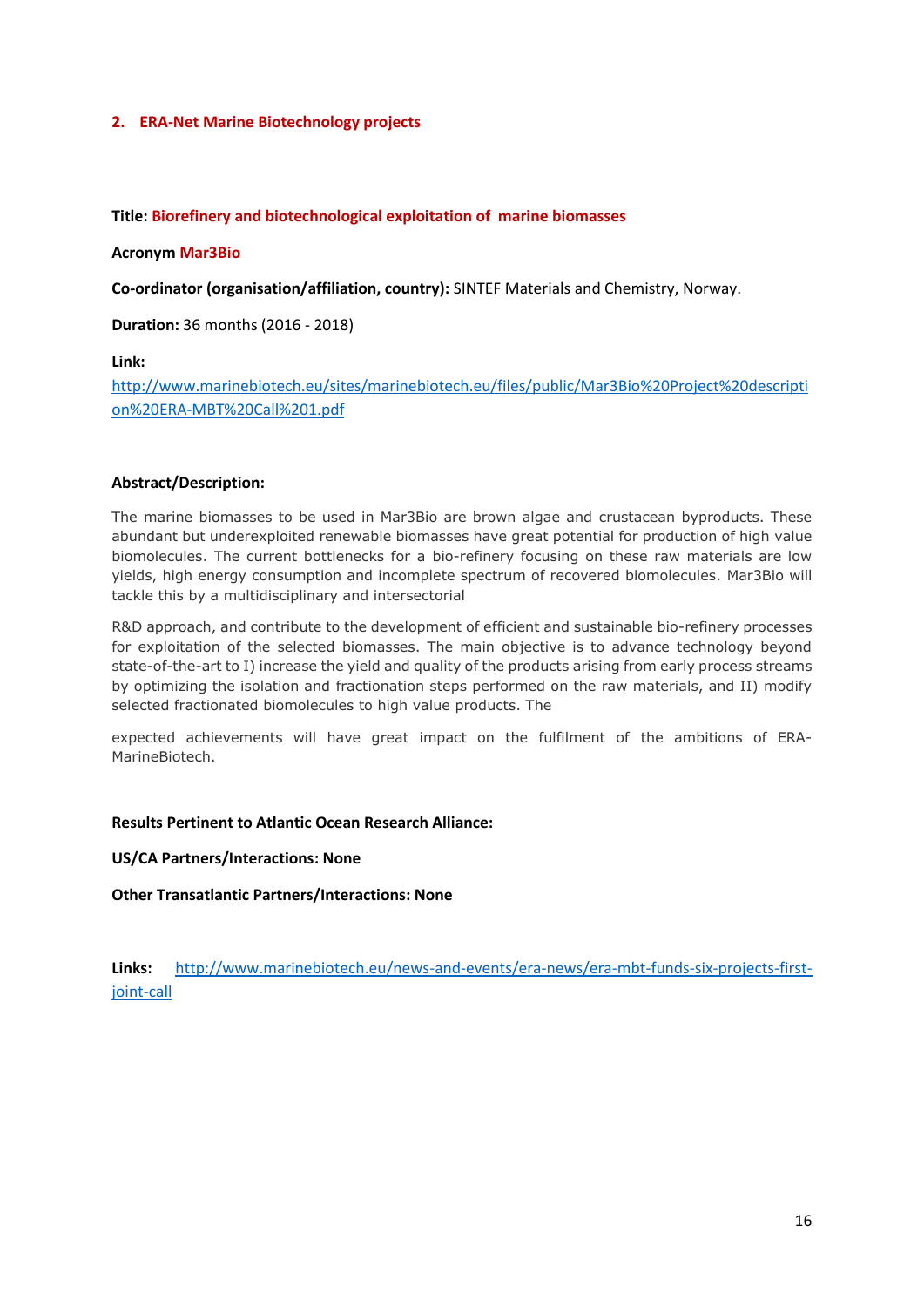# **Title: Enhanced biorefining methods for the production of marine biotoxins and microalgae fish feed**

## **Acronym MarBioFEED**

**Co-ordinator (organisation/affiliation, country):** Marine Institute, Ireland.

**Duration:** 36 months (2016 - 2018)

**Link:**

[http://www.marinebiotech.eu/sites/marinebiotech.eu/files/public/MarBioFEED%20Project%20desc](http://www.marinebiotech.eu/sites/marinebiotech.eu/files/public/MarBioFEED%20Project%20description%20ERA-MBT%20Call%201.pdf) [ription%20ERA-MBT%20Call%201.pdf](http://www.marinebiotech.eu/sites/marinebiotech.eu/files/public/MarBioFEED%20Project%20description%20ERA-MBT%20Call%201.pdf)

### **Abstract/Description:**

Shellfish production sites in the EU are prone to closures due to the accumulation of biotoxins, with over 26 EU regulated toxins requiring statutory monitoring. Further impacts are exerted on fish farming industries through the production of feed from contaminated shellfish. The focus of this proposal is to isolate large quantities of biotoxins using enhanced biorefining methods for the preparation of reference materials and to allow for research to be conducted on the effects of biotoxins on other important aquaculture industries. Further work will focus on enhanced production of microalgae as fish feed. Biotoxins will be sourced from contaminated shellfish, bulk algal culturing, harvesting of algal blooms in situ and enzymatic conversions. Biorefining processes will be enhanced through optimisation of algal culturing, the development and use of novel immunoaffinity and polymeric columns, reducing cost and increasing economic viability.

**Results Pertinent to Atlantic Ocean Research Alliance:** 

**US/CA Partners/Interactions: None**

**Other Transatlantic Partners/Interactions: None**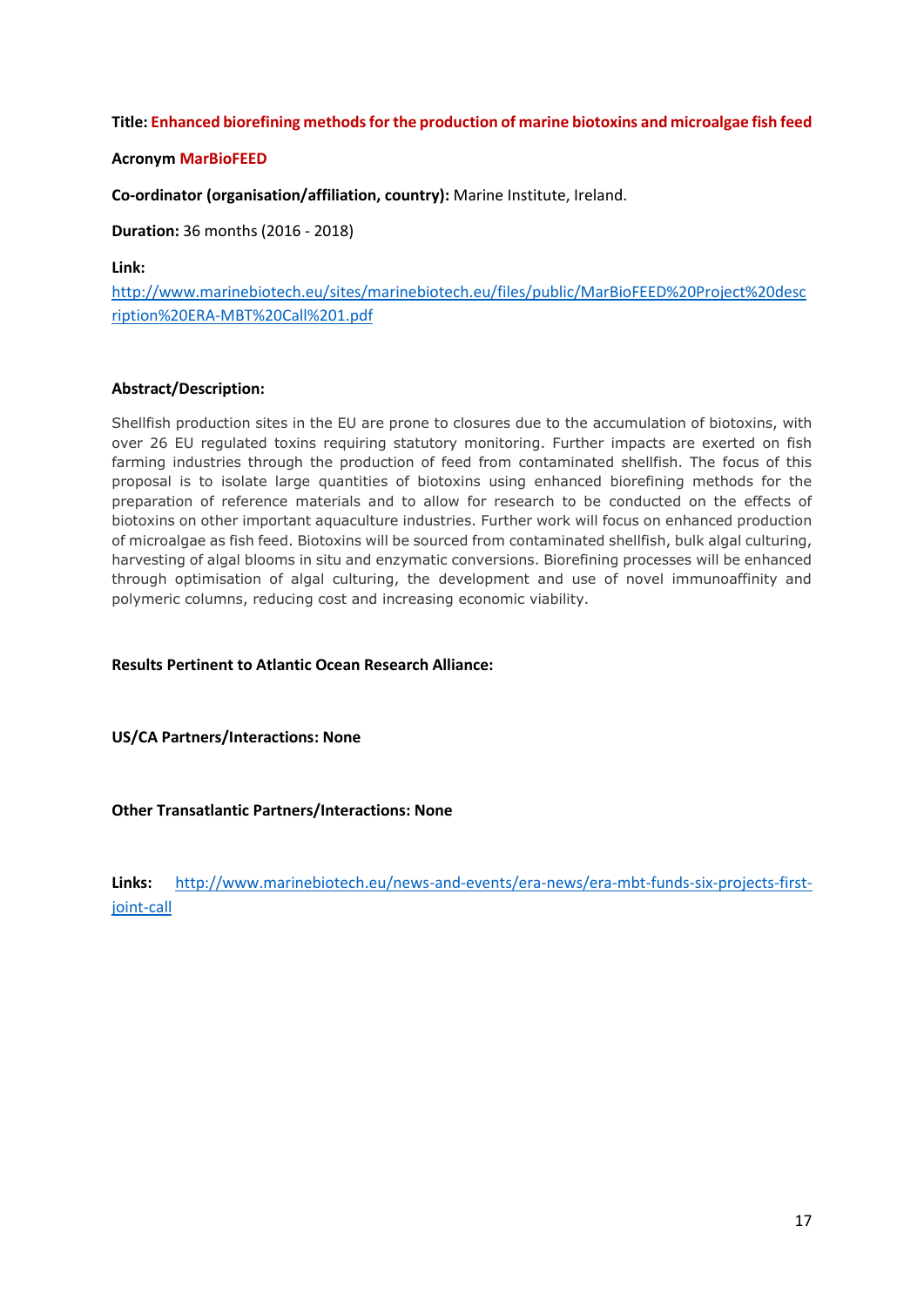**Title: Discovery and training of microbial biocatalysts for biomass conversion using moving bed technology (MBT)**

## **Acronym MicroMBT**

**Co-ordinator (organisation/affiliation, country):** UiT-The Arctic University of Norway, Norway.

**Duration:** 36 months (2016 - 2018)

**Link:**

[http://www.marinebiotech.eu/sites/marinebiotech.eu/files/public/MicroMBT%20Project%20descri](http://www.marinebiotech.eu/sites/marinebiotech.eu/files/public/MicroMBT%20Project%20description%20ERA-MBT%20Call%201.pdf) [ption%20ERA-MBT%20Call%201.pdf](http://www.marinebiotech.eu/sites/marinebiotech.eu/files/public/MicroMBT%20Project%20description%20ERA-MBT%20Call%201.pdf)

### **Abstract/Description:**

A culture collection of >100 genome sequenced marine bacteria from the Arctic region, and the Moving Bed Technology (MBT) will be used as tools to increase the value of marine rest raw materials. The bacterial isolates have been screened for biocatalyst activities (e.g., PUFA production, lipases, proteases), and hence represent an

excellent starting point for this project. Inspired by the RAS (Recirculating Aquaculture system) technology, the idea is to establish and optimize microbial communities on MBT biobeads. The bacterial communities will be specifically trained into microfactories for conversion of low value restraw material from the fish industry. The process will be analogous to RAS, where biofilters are used to convert waste into non-toxic products. Water and lipid phases from spent medium will be collected and screened for potential products. In summary, the robust MBT method will be

used in a completely new area, to convert cheap marine biomasses into new products.

#### **Results Pertinent to Atlantic Ocean Research Alliance:**

**US/CA Partners/Interactions: None**

**Other Transatlantic Partners/Interactions: None**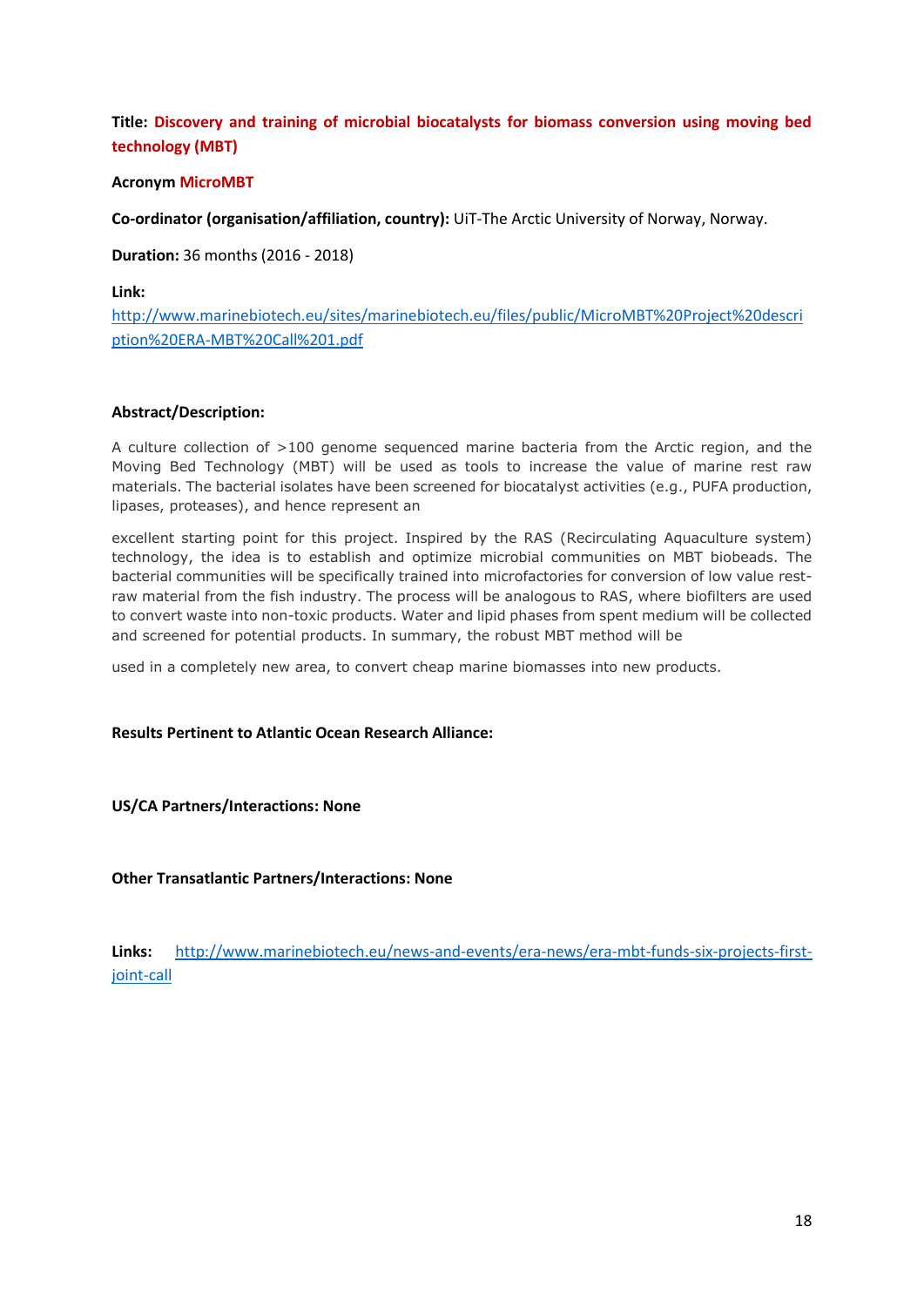**Title: Novel Extraction Processes for mulTiple high-value compoUNds from selected Algal source materials**

## **Acronym NEPTUNA**

**Co-ordinator (organisation/affiliation, country):** National University of Ireland Galway, Ireland.

**Duration:** 24 months (2016 - 2017)

**Link:**

[http://www.marinebiotech.eu/sites/marinebiotech.eu/files/public/NEPTUNA%20Project%20descrip](http://www.marinebiotech.eu/sites/marinebiotech.eu/files/public/NEPTUNA%20Project%20description%20ERA-MBT%20Call%201.pdf) [tion%20ERA-MBT%20Call%201.pdf](http://www.marinebiotech.eu/sites/marinebiotech.eu/files/public/NEPTUNA%20Project%20description%20ERA-MBT%20Call%201.pdf)

### **Abstract/Description:**

Novel enzyme-based extraction technologies will be applied to algal biomass derived from selected algal taxonomic groups including macroalgae (seaweeds), microalgae and cyanobacteria. Algal species will be chosen according to their potential to produce high bioactive levels which will be further enhanced by applying abiotic stresses. Algal extracts produced by enzymatic and traditional approaches will be tested for multiple applications, concentrating on

antioxidant and antimicrobial activities with applications in food, cosmetics, animal health (aquaculture) and personal/home care. Extracts that exhibit high activities will be chemically characterised to identify active components.

#### **Results Pertinent to Atlantic Ocean Research Alliance:**

**US/CA Partners/Interactions: None**

# **Other Transatlantic Partners/Interactions: None**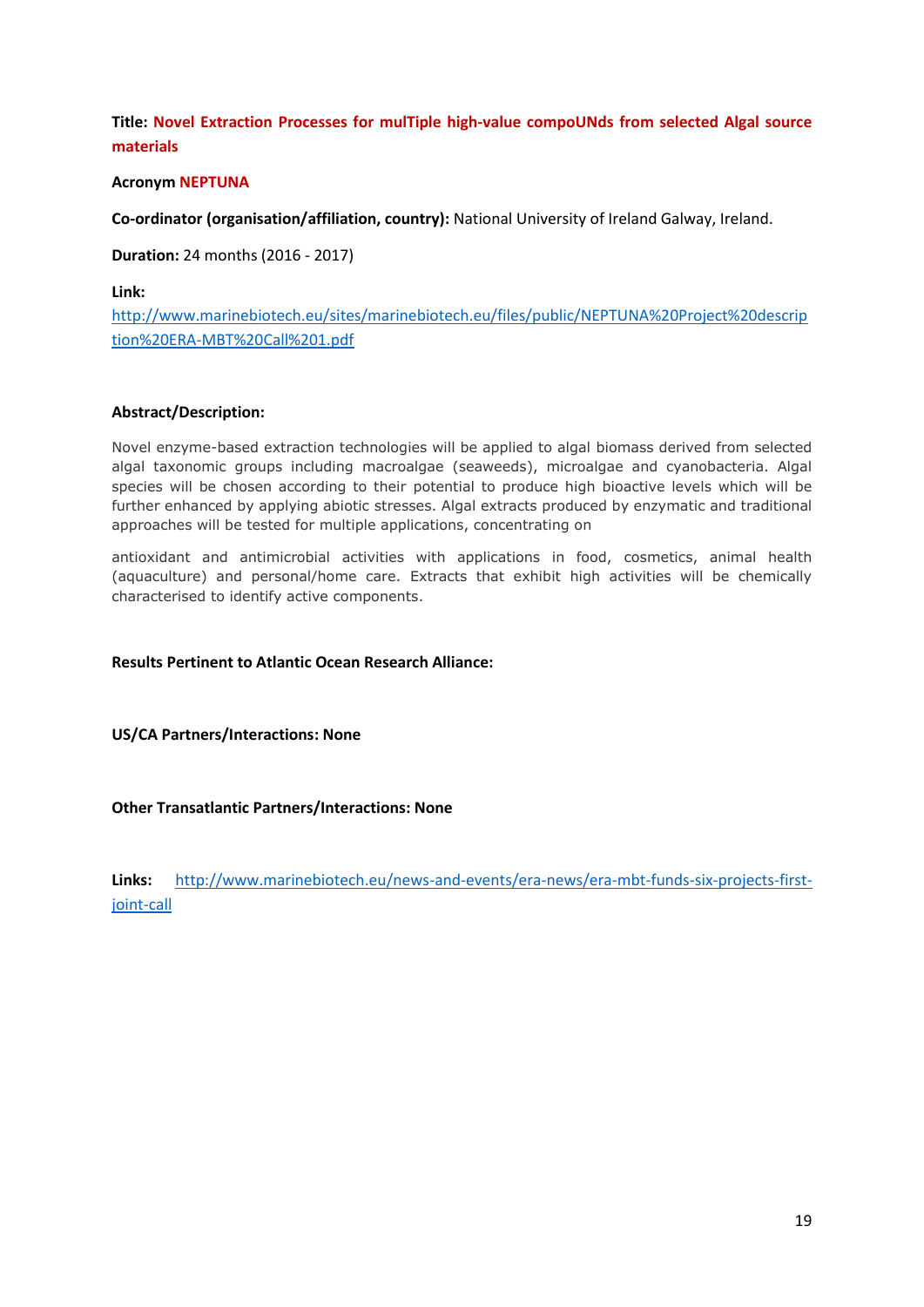# **Title: The Seaweed Biorefinery – for high value added products**

# **Acronym SeaRefinery**

**Co-ordinator (organisation/affiliation, country):** Danish Technological Institute, Denmark.

**Duration:** 36 months (2016 - 2018)

**Link:**

[http://www.marinebiotech.eu/sites/marinebiotech.eu/files/public/SeaRefinery%20Project%20descr](http://www.marinebiotech.eu/sites/marinebiotech.eu/files/public/SeaRefinery%20Project%20description%20ERA-MBT%20Call%201.pdf) [iption%20ERA-MBT%20Call%201.pdf](http://www.marinebiotech.eu/sites/marinebiotech.eu/files/public/SeaRefinery%20Project%20description%20ERA-MBT%20Call%201.pdf)

# **Abstract/Description:**

SeaRefinery will develop eco-friendly chemical and enzymatic processing technologies to extract and purify high value-added components such as antioxidants, antimicrobial components and hydrocolloids from cultivated seaweed species (e.g. Saccharina latissima) in an integrated biorefinery. Bioactive compounds, e.g. phlorotannins, fucoidan, and laminarin, will be selectively tested for bioactivity. In addition, laminarin and marine proteins will be tested

in nutraceutical and selected food model systems. Alginate will be tested as additive for textile applications via coating and extrusion technologies. In order to maximise the value of the biorefinery feedstock (input) and derived products (output), we will grow monocultures on innovative textile cultivation substrates with high yield biomass production. Seasonal variation, replicated over two years, of the selected biomolecules will be a measuring tool for

harvesting the seaweeds with maximum contents of bioactive compounds.

# **Results Pertinent to Atlantic Ocean Research Alliance:**

**US/CA Partners/Interactions: None**

**Other Transatlantic Partners/Interactions: None**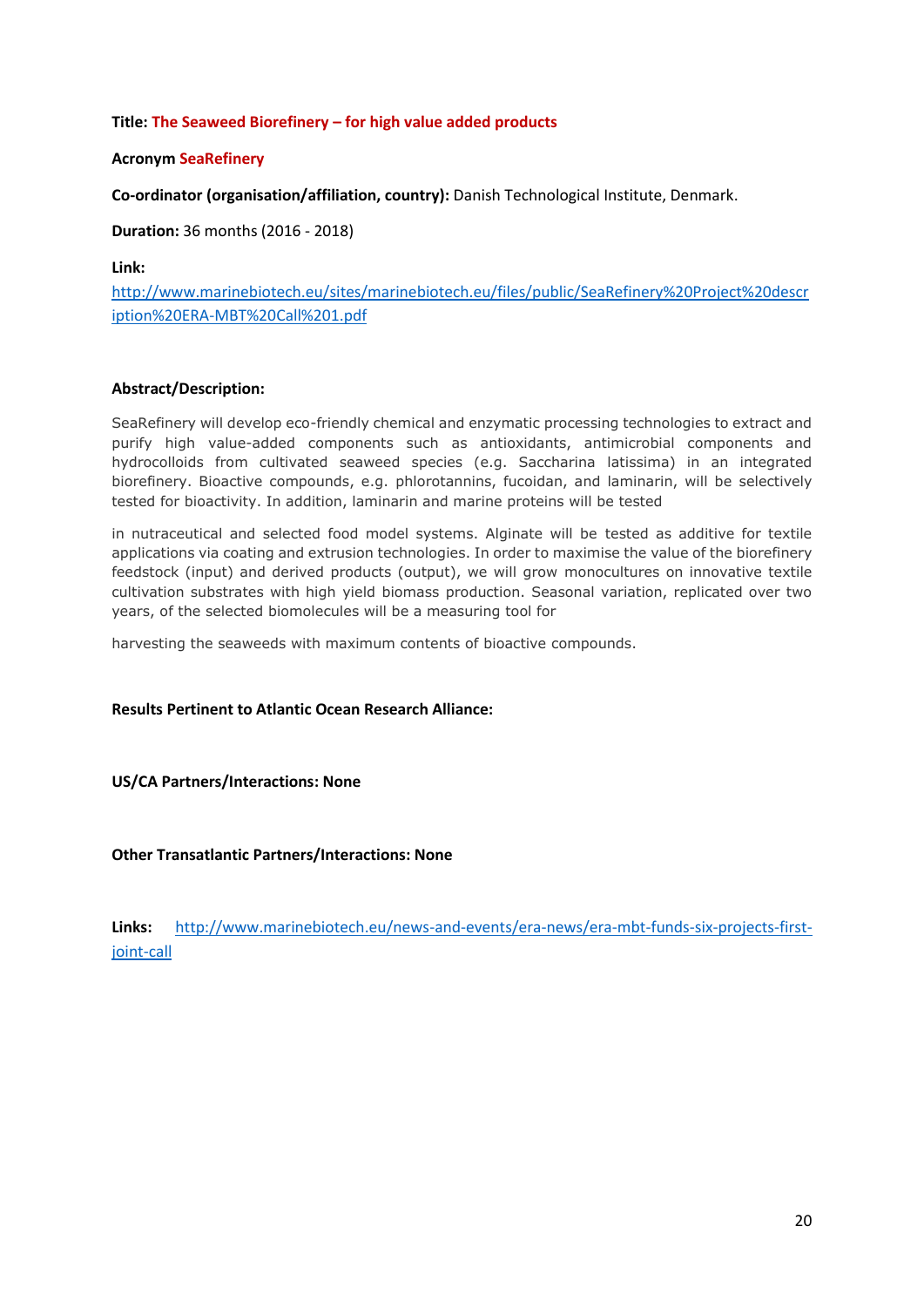# **Title: Thermophilic cell factories for efficient conversion of brown algae biomass to high-value chemicals**

# **Acronym ThermoFactories**

**Co-ordinator (organisation/affiliation, country):** Norwegian University of Science and Technology, Norway.

**Duration:** 36 months (2016 - 2018)

**Link:**

[http://www.marinebiotech.eu/sites/marinebiotech.eu/files/public/ThermoFactories%20Project%20](http://www.marinebiotech.eu/sites/marinebiotech.eu/files/public/ThermoFactories%20Project%20description%20ERA-MBT%20Call%201.pdf) [description%20ERA-MBT%20Call%201.pdf](http://www.marinebiotech.eu/sites/marinebiotech.eu/files/public/ThermoFactories%20Project%20description%20ERA-MBT%20Call%201.pdf)

### **Abstract/Description:**

Brown algae biomass is a promising and challenging resource for industrial bioconversions, but there is a need to develop efficient cell factories to convert the constituent carbohydrates into high-value added products. In this proposal, four metabolically different environmental bacteria, inherently suitable to harsh process conditions, will be engineered for production of a number of industrially important platform and specialty chemicals, including 1,2-propanediol, cadaverine, propanol and lycopene. The project will implement and integrate systems biology and metabolic engineering, including rounds of model-driven metabolic optimization. Feedstock development and process engineering are important parts, to optimize fermentability of the algal hydrolysates, and ensure integration with downstream processing and product recovery. At the end of the project, use of all major carbohydrate fractions from brown algae through integrated processing will be demonstrated at small pilot scale.

#### **Results Pertinent to Atlantic Ocean Research Alliance:**

**US/CA Partners/Interactions: None**

**Other Transatlantic Partners/Interactions: None**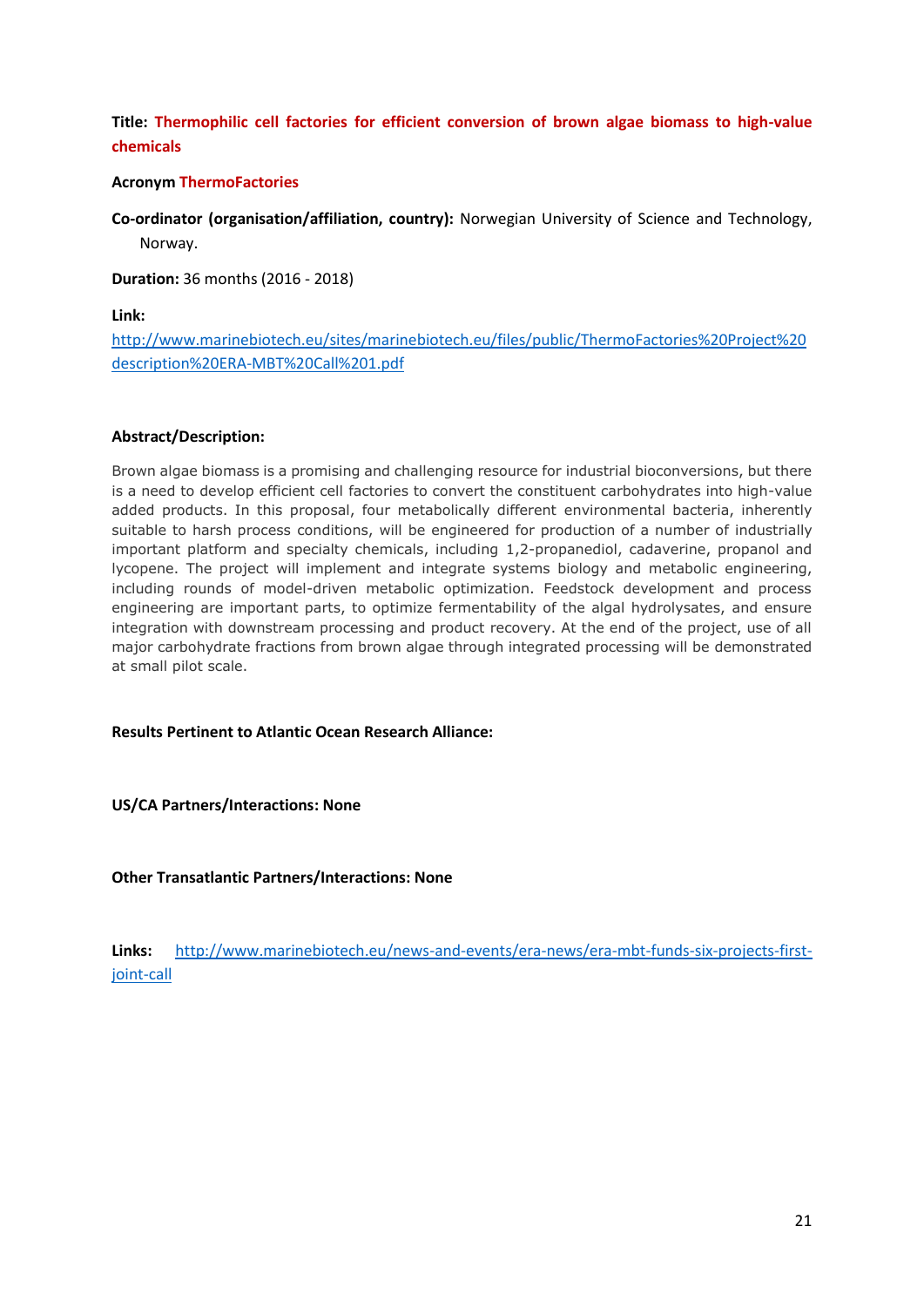# **1.4 European Research Council (erc)**

## **Title: Functional redundancy of bacterial communities in the laboratory and in the wild**

#### **Acronym Redundancy**

**Co-ordinator (organisation/affiliation, country):** IMPERIAL COLLEGE OF SCIENCE, TECHNOLOGY AND MEDICINE, United Kingdom.

**Duration:** 48 months (2013 - 2018)

**Link:**

### **Abstract/Description:**

Understanding how species mediate ecosystem processes, such as energy and nutrient fluxes, is among the foremost challenges in ecology. Bacterial communities are pivotal for the functioning of the world's ecosystems. Although there have been great advances in describing the biodiversity of bacteria, little effort has been directed at understanding how differences in bacterial communities translate into differences in ecosystem functioning. The proposed research will develop a comprehensive framework to determine how bacterial species affect functioning while in complex mixtures of species. Once this baseline is obtained, it is possible to ask detailed questions about the 'functional ecology' of bacterial communities. Foremost among these is whether ecological processes (species sorting) are more important than evolutionary processes (adaptation) in establishing species roles in ecosystems. The research has implications for the fundamental understanding how ecological communities operate.

#### **Result in Brief:**

# **Mid-Term Report Summary - REDUNDANCY (Functional redundancy of bacterial communities in the laboratory and in the wild)**

Bacteria underpin all ecosystems. However, while there are millions of bacteria in every pinch of soil, many are unknown to science, and their role in the ecosystem is poorly understood. One major challenge for microbial ecologists is to understand how changes to bacterial communities impact the surrounding ecosystem. This project has used a revolutionary new approach to improve our understanding of the link between bacterial communities and ecosystem functioning by developing methods for estimating interactions among bacteria in natural environments. We have been creating a 'living archive' of bacterial communities from across the UK. By testing these communities in a common environment in the lab, we have begun to understand how large numbers of bacterial species interact. Providing robust estimates of interactions among bacterial species is the first step in being able to predict how the community as a whole will influence the surrounding ecosystem. The first body of research from this project has shown that the strength of interactions diminishes during ecological succession as bacterial communities colonise a new environment.

# **Results Pertinent to Atlantic Ocean Research Alliance:**

## **US/CA Partners/Interactions: None**

**Other Transatlantic Partners/Interactions: None**

**Links:** [http://cordis.europa.eu/project/rcn/105887\\_en.html](http://cordis.europa.eu/project/rcn/105887_en.html)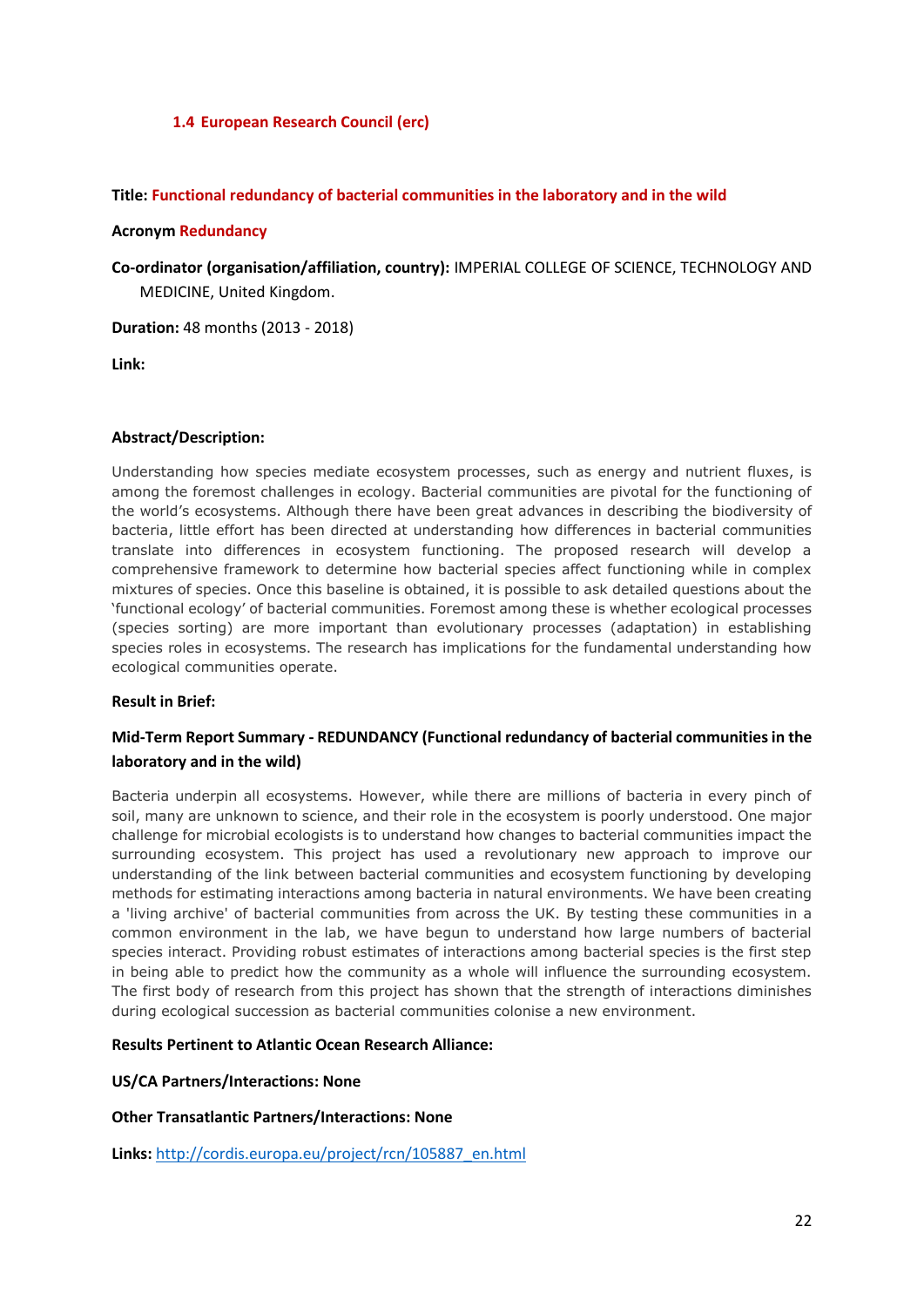#### **Title: ABYSS - Assessment of bacterial life and matter cycling in deep-sea surface sediments**

#### **Acronym ABYSS**

**Co-ordinator (organisation/affiliation, country**: ALFRED-WEGENER-INSTITUT HELMHOLTZ- ZENTRUM FUER POLAR- UND MEERESFORSCHUNG, Germany.

**Duration:** 48 months (2012 - 2017)

**Link:**

#### **Abstract/Description:**

"The deep-sea floor hosts a distinct microbial biome covering 67% of the Earth's surface, characterized by cold temperatures, permanent darkness, high pressure and food limitation. The surface sediments are dominated by bacteria, with on average a billion cells per ml. Benthic bacteria are highly relevant to the Earth's element cycles as they remineralize most of the organic matter sinking from the productive surface ocean, and return nutrients, thereby promoting ocean primary production. What passes the bacterial filter is a relevant sink for carbon on geological time scales, influencing global oxygen and carbon budgets, and fueling the deep subsurface biosphere. Despite the relevance of deep-sea sediment bacteria to climate, geochemical cycles and ecology of the seafloor, their genetic and functional diversity, niche differentiation and biological interactions remain unknown. Our preliminary work in a global survey of deep-sea sediments enables us now to target specific genes for the quantification of abyssal bacteria. We can trace isotope-labeled elements into communities and single cells, and analyze the molecular alteration of organic matter during microbial degradation, all in context with environmental dynamics recorded at the only longterm deep-sea ecosystem observatory in the Arctic that we maintain. I propose to bridge biogeochemistry, ecology, microbiology and marine biology to develop a systematic understanding of abyssal sediment bacterial community distribution, diversity, function and interactions, by combining in situ flux studies and different visualization techniques with a wide range of molecular tools. Substantial progress is expected in understanding I) identity and function of the dominant types of indigenous benthic bacteria, II) dynamics in bacterial activity and diversity caused by variations in particle flux, III) interactions with different types and ages of organic matter, and other biological factors."

# **Result in Brief:**

# **Mid-Term Report Summary - ABYSS (ABYSS - Assessment of bacterial life and matter cycling in deepsea surface sediments)**

The deep seafloor covers more than 60% of the Earth's surface. Deep-sea surface sediments are dominated by bacteria in terms of abundance and biomass of life, and these bacteria play important roles in carbon and nutrient recycling. By remineralization they recycle nutrients back in to the water column, keeping oceans productive. While some bacteria also return a significant amount of sedimentary carbon in the form of CO2, others fix that CO2 and keep it in the deep ocean. However, the major drivers of bacterial community structure and the factors influencing organic matter recycling at the seafloor remain largely unknown. Of the approximately 2000 different types of bacteria per gram of deep-sea sediment, very few are known and hardly any are yet isolated for laboratory studies. The major goals of this project include the identification of: I) the identity and function of the dominant types of indigenous benthic bacteria, II) dynamics in bacterial activity and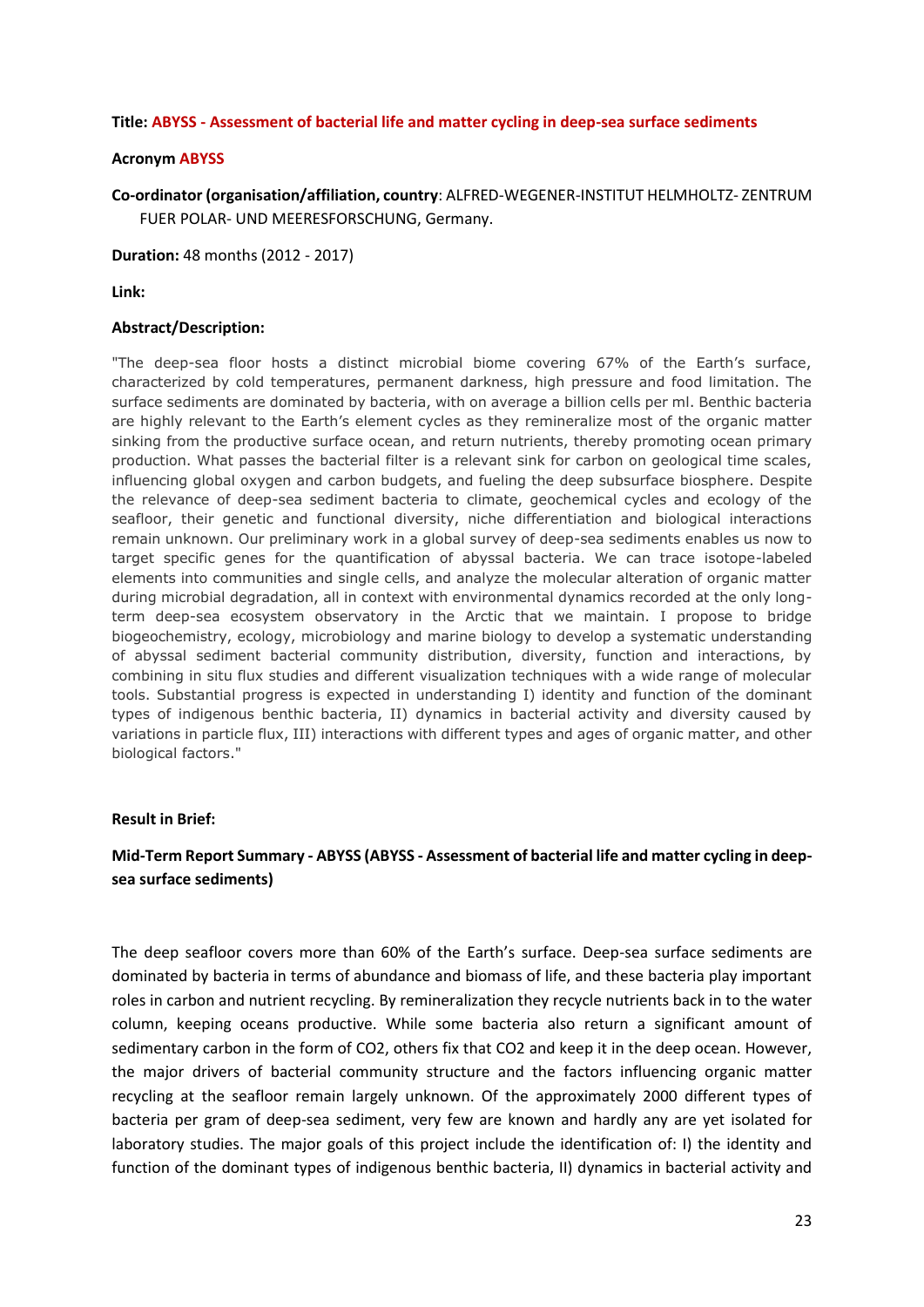diversity caused by variations in particle flux, III) interactions with different types and ages of organic matter, and other biological factors.

In the past two years, we have made significant progress in identifying the most abundant and cosmopolitan types of deep-sea bacteria in contrast to pelagic and deep subsurface environments, as well as their patterns of diversity and variation at regional and global scale (Jacob et al. 2013, Zinger et al. 2014, Ruff et al. in review, Bienhold et al. in prep.). With the targeted development of CARD-FISH probes we are now able to quantify key bacterial groups along environmental gradients and across different deep-sea regions. A few types of Gamma- and Deltaproteobacteria are found everywhere in the deep sea and seem to be key to the community activity due to their high abundance of a few million cells per gram of sediment. Current trials for single-cell genomics of these abundant deep-sea bacteria are underway to reveal their genomic potential and putative role in deep-sea ecosystem functioning. While the enrichment and cultivation of specific bacteria from deep-sea sediments remains a challenge, laboratory experiments at the community level have revealed varying responses of particular bacterial groups to different organic matter sources, which may help in defining their roles and conditions for future enrichment efforts. Field studies show that the deep-sea microorganisms respond instantly to surface-born processes by pelago-benthic coupling (Boetius et al. 2013). Results indicate an impact of changing organic matter quality on bacterial community structure and activity at the deep seafloor, with possible implications for future environmental scenarios. Whether pressure has a significant influence on these results is currently being evaluated based on a range of laboratory experiments. Furthermore, the analyses of samples from benthic lander incubations at the seafloor will help to test the response of bacteria to organic matter input at in situ conditions (e.g. with stable-isotope labeled algae), simultaneously allowing for the tracing of carbon uptake to higher trophic levels.

It remains largely unknown, which fraction of benthic deep-sea bacteria may originate from surface communities, e.g. through the transport on sinking particles. A first comparative characterization of bacterial communities from the pelagic, from sinking particles, and the seafloor, suggests distinct communities in the different environments, but also indicates overlap for certain groups that may be transported from the surface to the bottom and link the pelagic and benthic realms in terms of bacterial diversity. A detailed characterization of dissolved organic matter from sediment porewaters of the Central Arctic was achieved using high-resolution mass spectrometry (FT-ICR-MS). Distinct profiles were evidenced between different stations, indicating fresh and more degraded signatures of DOM in relation to environmental conditions, such as ice cover (Rossel et al. in prep.). Analyses are being expanded to mine data for relationships between specific compounds and bacterial diversity, e.g. using network analyses.

Furthermore, also some of the proposed ad hoc studies could already be addressed, including the investigation of temporal and spatial variations of microbial eukaryotic diversity in deep-sea sediments at the HAUSGARTEN observatory (Jacob et al. in prep.; Degen et al. in review). The team currently addresses the role of the Antarctic and Arctic sedimented ridges in the question of large scale diversity and functional gradients, including the role of dark CO2 fixation in deep sea environments.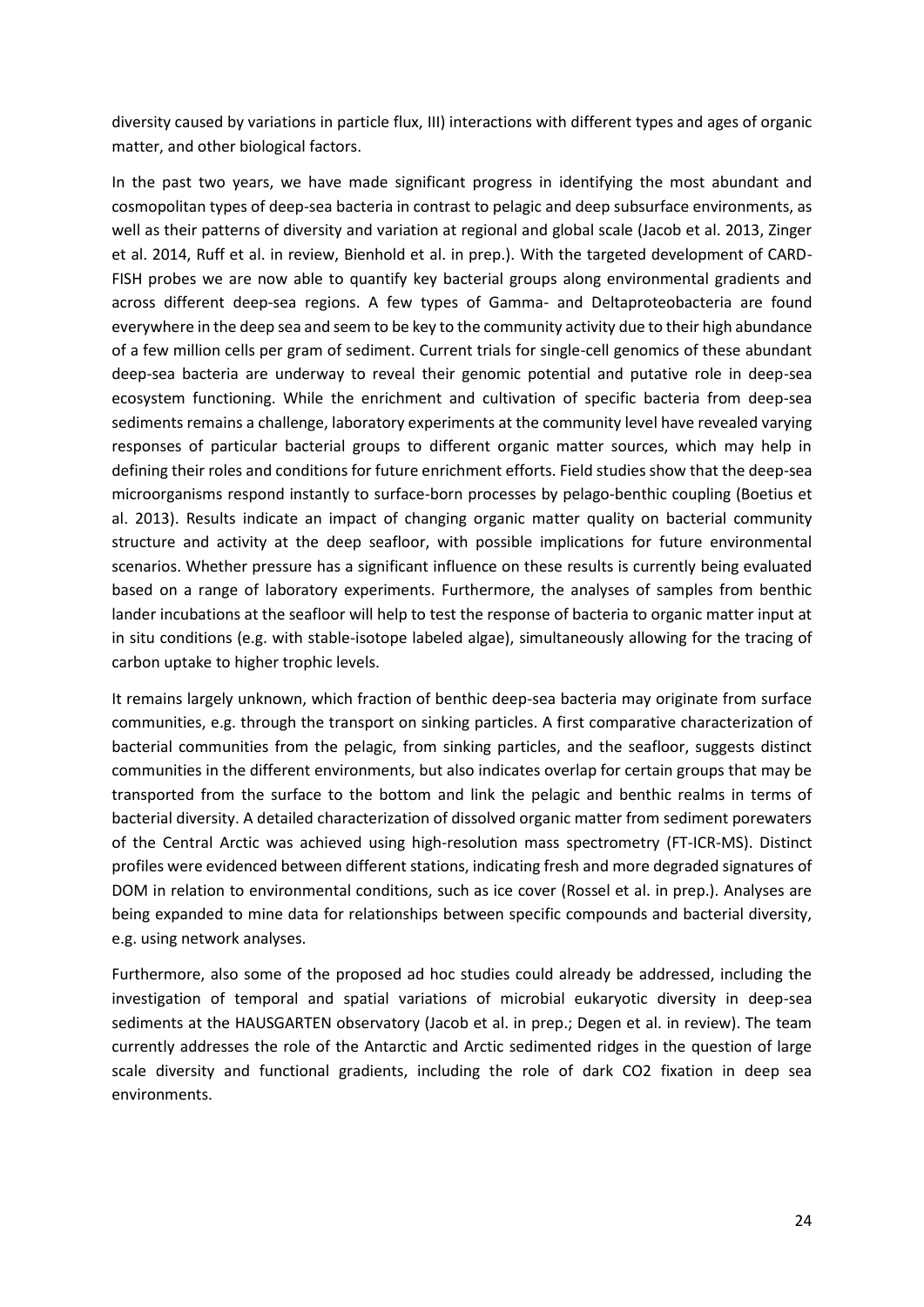**Results Pertinent to Atlantic Ocean Research Alliance:** 

**US/CA Partners/Interactions: None**

**Other Transatlantic Partners/Interactions: None**

**Links:** [http://cordis.europa.eu/project/rcn/103849\\_en.html](http://cordis.europa.eu/project/rcn/103849_en.html)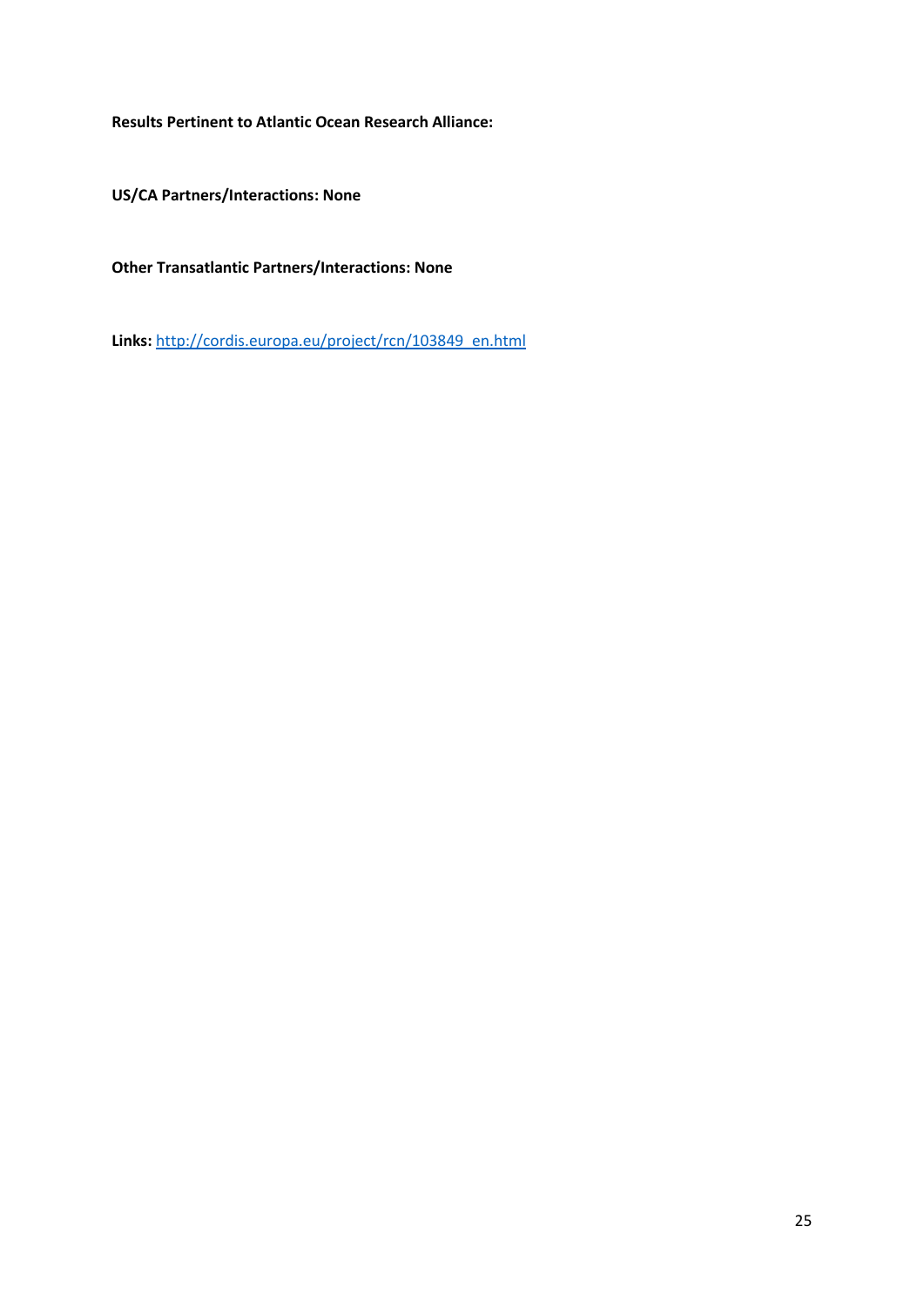# **Title: Microbial Ecology of the DEep Atlantic pelagic realm**

## **Acronym MEDEA**

**Co-ordinator (organisation/affiliation, country):** UNIVERSITAT WIEN, Austria.

**Duration:** 48 months (2011 - 2016)

**Link:**

### **Abstract/Description:**

"The project aims at elucidating a major enigma in microbial ecology, i.e., the metabolic activity of prokaryotic communities in the deep sea under in situ pressure conditions, rather than under surface pressure conditions, as commonly done. Analysis of the global data set of prokaryotic abundance indicates that about 40% of prokaryotes reside in depth below 1000m depth with a phylogenetic composition different from that in surface waters. Using a recently fabricated high-pressure sampling and incubation system in combination with advanced tools to assess phylogenetic diversity, gene expression and single-cell activity, we will be able to resolve this enigma on a prokaryotic community level as well as on a phylotype level. This detailed knowledge on the distribution of the auto- and heterotrophic activity of deep-sea prokaryotes under in situ pressure conditions is essential to refine our view on the oceanic biogeochemical cycles, and to obtain a mechanistic understanding of the functioning of deep-sea microbial food webs."

#### **Result in Brief:**

#### **Mid-Term Report Summary - MEDEA (Microbial Ecology of the DEep Atlantic pelagic realm)**

In the MEDEA project, the microbial community composition and the metabolic activity of microbes in relation to the biogeochemistry in deep-water masses of the Atlantic are investigated. Particular focus is put on deciphering the metabolic activity of the microbes under in situ pressure conditions and to decipher the fraction of microbes which are adapted to the deep ocean conditions, i.e, the high hydrostatic pressure. To elucidate the microbial activity under in situ pressure conditions, a high pressure sampling and incubation system has been developed. During two research cruises in the Atlantic, it has been found that the metabolic activity under in situ pressure conditions is reduced by up to 80% compared to decompressed conditions. Currently, metagenomic and metaproteomic analyses are performed to determine whether there are genomic and proteomic features common to all bacteria and archaea adapted to the high pressure conditions of the deep sea.

The impact of the preliminary outcome of the MEDEA project for the marine carbon cycle is therefore, that deep-sea microbes are less active than commonly applied methods suggested. The implication of this study is therefore, that the reported imbalance between organic carbon supply and demand in the ocean is likely an artifact caused by not taking the hydrostatic pressure conditions into account when measuring deep-sea microbial activity.

Results Pertinent to Atlantic Ocean Research Alliance: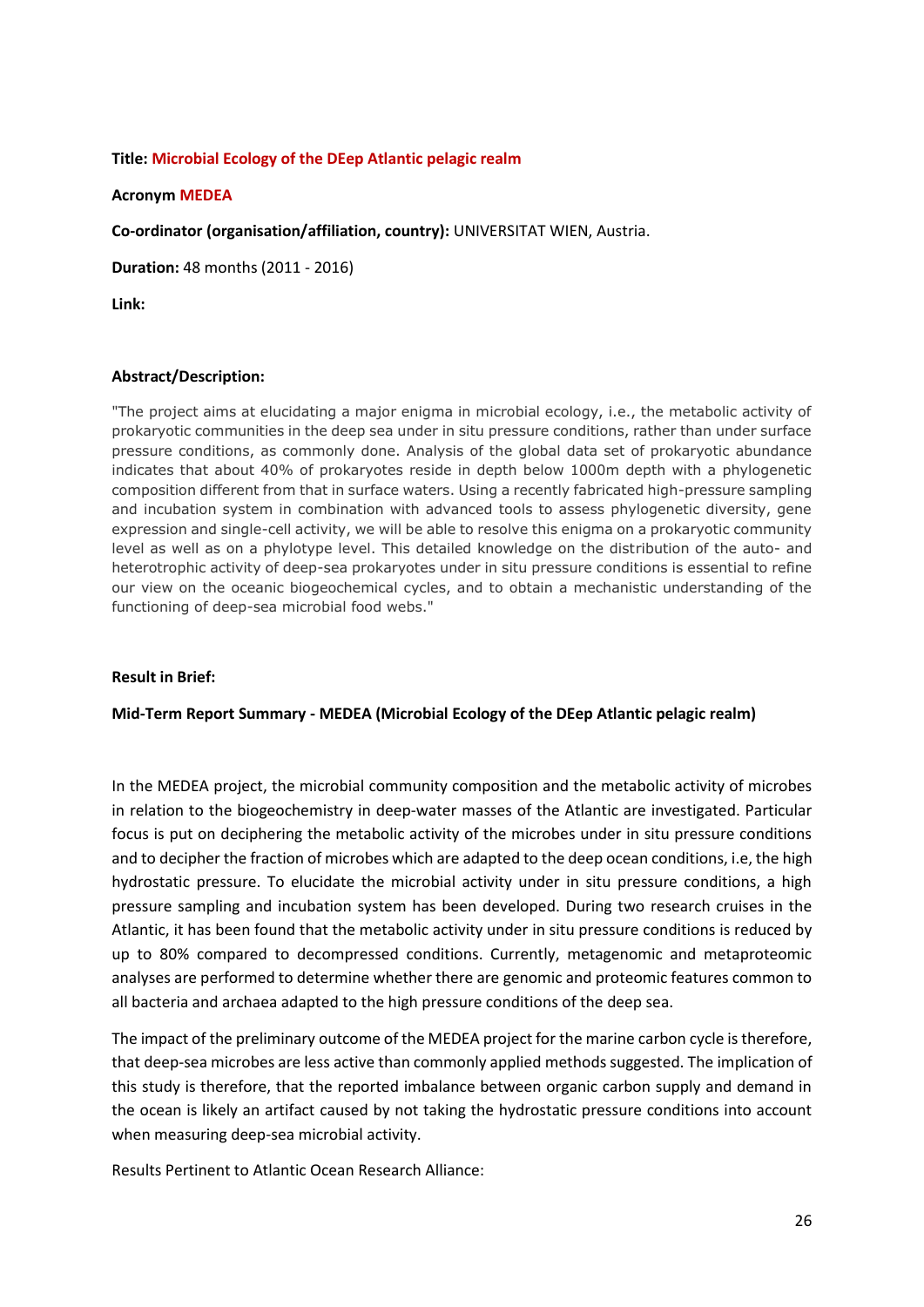**US/CA Partners/Interactions: None**

**Other Transatlantic Partners/Interactions: None**

**Links:** [http://cordis.europa.eu/project/rcn/99425\\_en.html](http://cordis.europa.eu/project/rcn/99425_en.html)